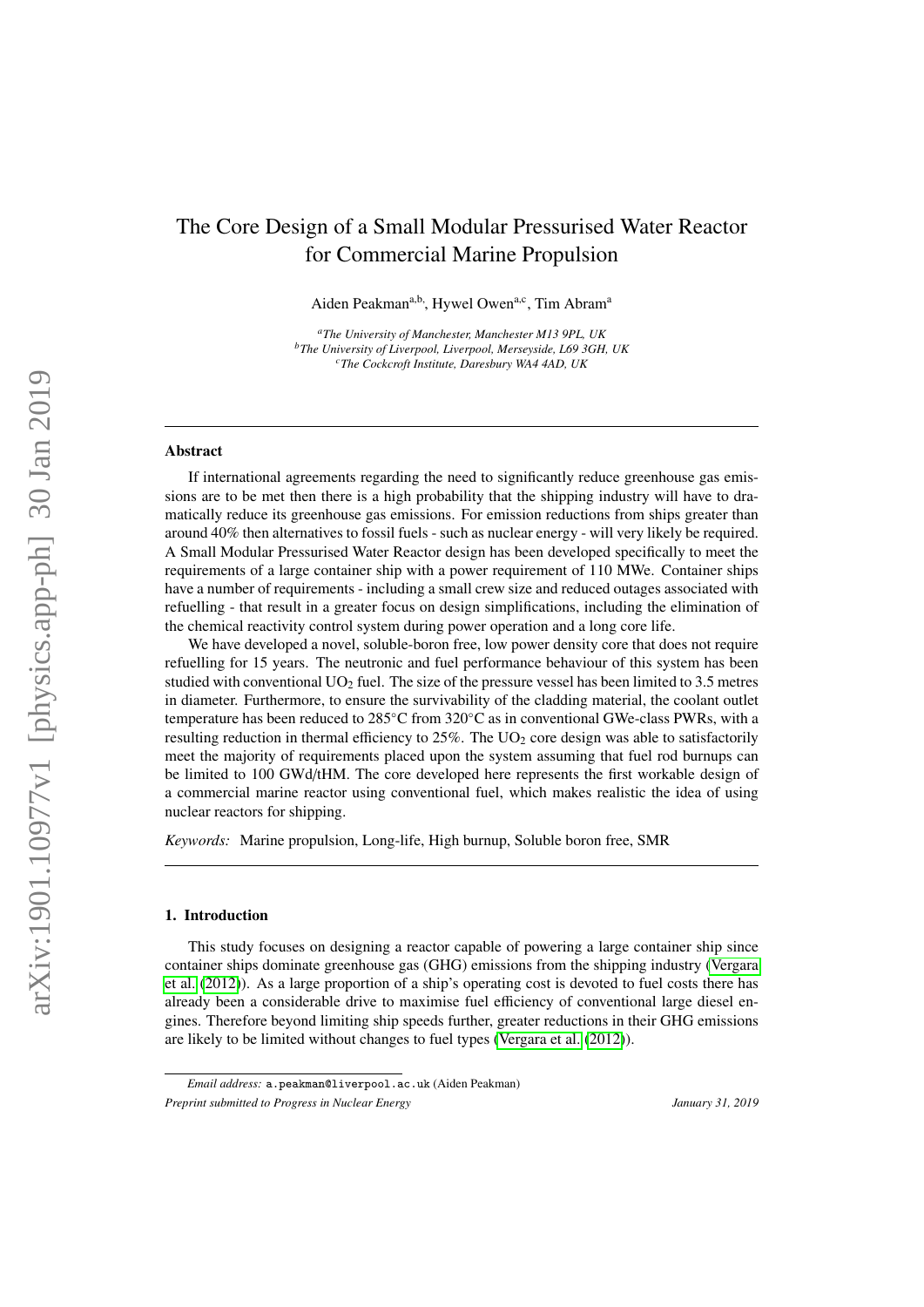Whilst nuclear-powered ships have successfully operated at sea for a number of decades, these have been primarily naval systems (or derivatives of naval systems, such as icebreakers) and a few demonstration projects using reactors with low power outputs, typically 50 MWth or less [\(Spyrou](#page-19-1) [\(2006\)](#page-19-1); [WNA](#page-19-2) [\(a\)](#page-19-2); [Bukharin](#page-19-3) [\(2006\)](#page-19-3)). The operational requirements of large civilian vessels (for example high capacity factors and economic competitiveness) mean the naval and past demonstration reactor systems are ill-suited for use in the current fleet of commercial container ships. For instance, the fuels that have historically been utilised in naval systems are so-called ceramic-metallic (cermet) fuels and metallic dispersion fuels [\(Frost](#page-19-4) [\(1982\)](#page-19-4)). These fuel types have considerable drawbacks for use in a commercial setting primarily because of their relative expense compared to conventional fuel in Light Water Reactors (LWRs), and also because their low uranium densities necessitate the use of highly enriched uranium in order to achieve long core life [\(IAEA](#page-19-5) [\(2003\)](#page-19-5); [Reeve](#page-19-6) [\(1975\)](#page-19-6)). The predominant reason for their historic use has been because of their excellent fuel performance characteristics [\(Frost](#page-19-4) [\(1982\)](#page-19-4)); for example in the case of ceramic particles dispersed in a metallic matrix, the fuel form has an effectively higher thermal conductivity and therefore operates at lower temperatures. This is beneficial as many fuel properties degrade at higher temperatures. Moreover, large temperature gradients across the fuel, with accompanying differences in thermal expansion behaviour across the fuel form can result in excessive stresses applied to the cladding material and ultimately clad failure. Nevertheless, conventional Pressurised Water Reactor (PWR) fuel in commercial reactors (pellets in a cylindrical Zircaloy tube) are relatively inexpensive and have demonstrated - through thousands of reactor years of operation, low failure rates (Uff[elen and Suzuki](#page-19-7) [\(2012\)](#page-19-7)). Hence the preference in this study to employ conventional PWR fuel.

In recent years, so-called Small Modular Reactors (SMRs), with power outputs less than 300 MWe, have gained attention [\(OECD-NEA](#page-19-8) [\(2011\)](#page-19-8)). The primary aim of SMRs is to reduce the size of the reactor in order to reduce the capital cost to the extent where it becomes favourable for certain sectors to consider investing in nuclear power (many sectors cannot afford nor require  $>1$  GWe plants as is the case in the shipping sector) and also to benefit from economies of mass production rather than economies of scale [\(OECD-NEA](#page-19-8) [\(2011\)](#page-19-8)). The relative trade-off between economies of scale vs economies of mass production is highly uncertain as usually there are a number of essentially fixed costs in building a nuclear power plant, for instance licensing the reactor and securing the facility; therefore, in a conventional nuclear power plant, specifying a larger power reduces the relative expense of these costs. Furthermore, for many reactor components it may be the case that their price does not scale directly with the power output [\(OECD-NEA](#page-19-8) [\(2011\)](#page-19-8)). However, there are benefits that may offset some of these disadvantages; for example a smaller size may permit new reactor designs and manufacturing methods to be utilised [\(Ingersoll](#page-20-0) [\(2009\)](#page-20-0)). As the vast majority of reactors that have been deployed at sea have been PWRs, we have decided here to focus on developing a PWR core specifically designed to power large container ships, with power demands of approximately 100 MWe.

There is considerable uncertainty about the feasibility of being able to license a nuclear powered ship with a limited number of personnel on board (see Section [2.4](#page-4-0) for more details). Hence it is prudent to try to identify systems that add to the complexity of the reactor system and whose removal may significantly simplify reactor operation, minimising demands upon personnel on board the ship. A particular focus in the present study was given to systems that directly influence neutronics and fuel performance. A key system identified was the system that delivers and maintains the correct concentration of Soluble Boron (SB).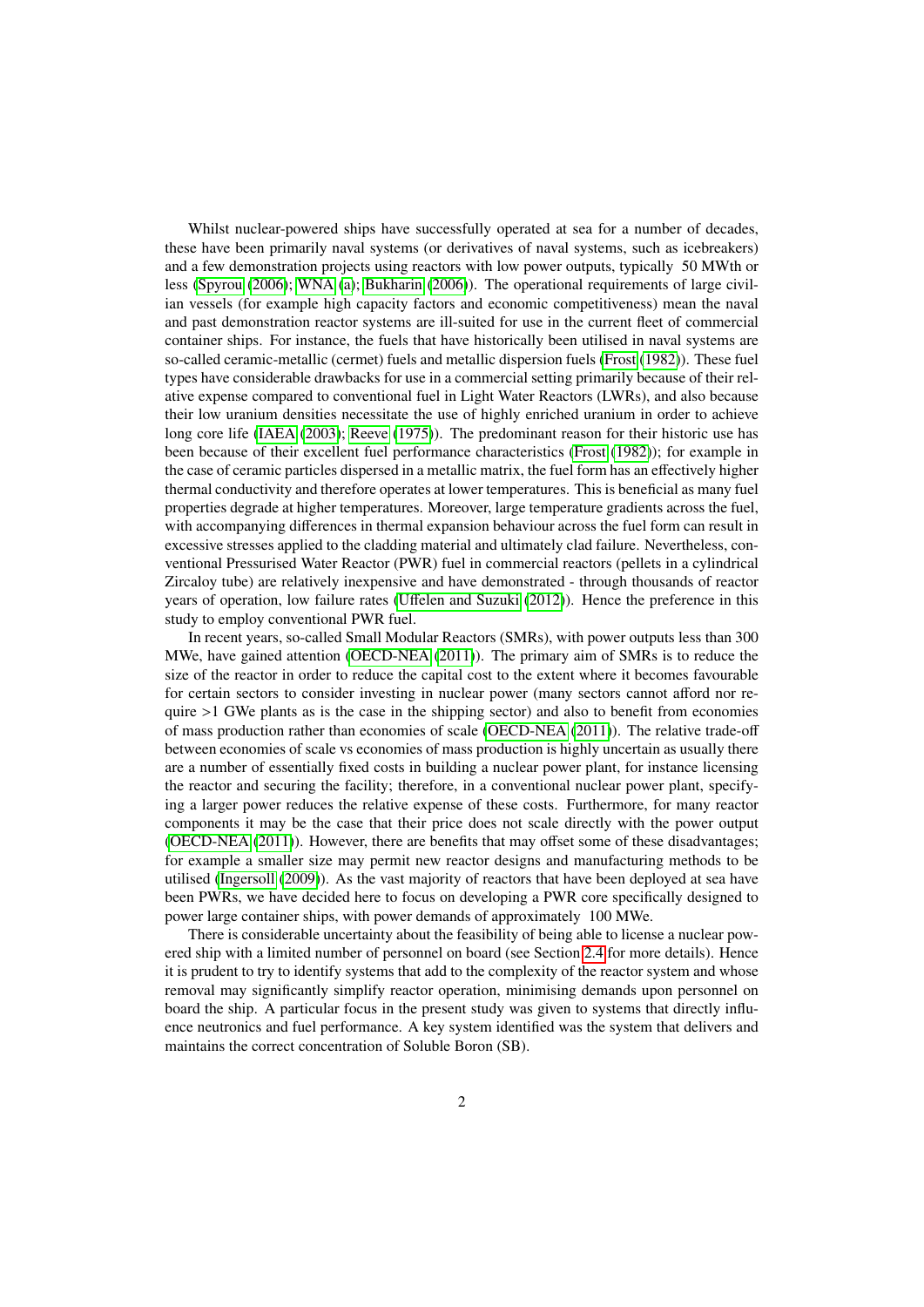### *1.1. Non-Technical Barriers to Deployment*

There are a number of non-technical barriers to deploying nuclear-powered civilian vessels. Firstly, insurance presents a considerable problem. There is currently insufficient actuarial data to accurately determine the risks associated with operating nuclear-powered container ships [\(RAEng](#page-20-1) [\(2013\)](#page-20-1)). Whilst there are operating PWRs on board ships at sea, these do not operate under the same conditions as container ships, which frequently visit ports near high population centres and travel in busy ship lanes where the risk of collision is not negligible. This results in a large degree of economic uncertainty with respect to ensuring sufficient finance is in place to cover the costs associated with any accident. In order to reduce the economic risks to the operator of the ship it may be necessary to insist on government (or governments) to underwrite the insurance. This is currently the case for conventional land-based nuclear power plants, where the operator's liability is typically limited to around  $\pounds 1$  billion, and beyond this limit the state acts as insurer of last resort [\(WNA](#page-20-2) [\(b\)](#page-20-2)).

Port restrictions are also likely to be in place as a number of countries are opposed to nuclear power and may not permit the vessels to enter their waters. However, the overall effect will likely be limitations with respect to the route a nuclear-powered ship can take and result in the ship exhibiting a higher capacity factor, which has been factored into this study.

Disposing of nuclear waste will also very likely be more politically complex than for waste produced at land-based systems. This is because whilst the operator will likely have to cover the cost of disposal, it will also be necessary to find a country willing to host the nuclear waste. There is currently opposition within many countries regarding for disposal of nuclear waste from land-based systems even when those countries have benefited for decades from the low-carbon electricity their reactors have provided [\(Gill et al.](#page-20-3) [\(2014\)](#page-20-3)). Hence, if the ship has served a number of countries in transporting goods, should the waste therefore be split between those countries or should the operator come to some sort of arrangement with their own country to deal with the waste? This is an open question that this study does not address. It is important to note however that technical solutions have been developed for safely disposing of nuclear waste [\(IAEA](#page-20-4) [\(2006\)](#page-20-4)), with the limited progress made internationally not due to lack of technical solutions but rather the political complexity of hosting facilities for nuclear waste sites.

Another potential issue will be the need and costs associated with well-trained staff able to operate a nuclear reactor on board a ship and issues regarding reactor behaviour in the event of collisions, foundering (the sinking of a ship due to taking on board water) and grounding of the ship. In the case of foundering, there has been some precedent, as a number of nuclear powered vessels have been sunk [\(Lind and Sickel](#page-20-5) [\(2001\)](#page-20-5); [IAEA](#page-20-6) [\(2001\)](#page-20-6)). However, in all of the cases reported the reactor was successfully shut down and remained so [\(IAEA](#page-20-6) [\(2001\)](#page-20-6)). In addition, it appears that given the high-integrity materials used for constructing nuclear reactors, the nuclear fuel has not been openly exposed to seawater. All of these have resulted in relatively limited exposure to radionuclides [\(IAEA](#page-20-6) [\(2001\)](#page-20-6)). In addition, it is certainly the case that concerns are more likely to be raised if a ship sinks in relatively shallow water near a populated area, and hence retrieval of the core may be necessary. But even here there is experience relating to the retrieval of once-active nuclear cores from the seabed [\(IAEA](#page-20-6) [\(2001\)](#page-20-6)).

### 2. Core Parameters and Materials

Table [1](#page-3-0) summarises the core parameters with the following sections detailing the reasoning behind these parameters.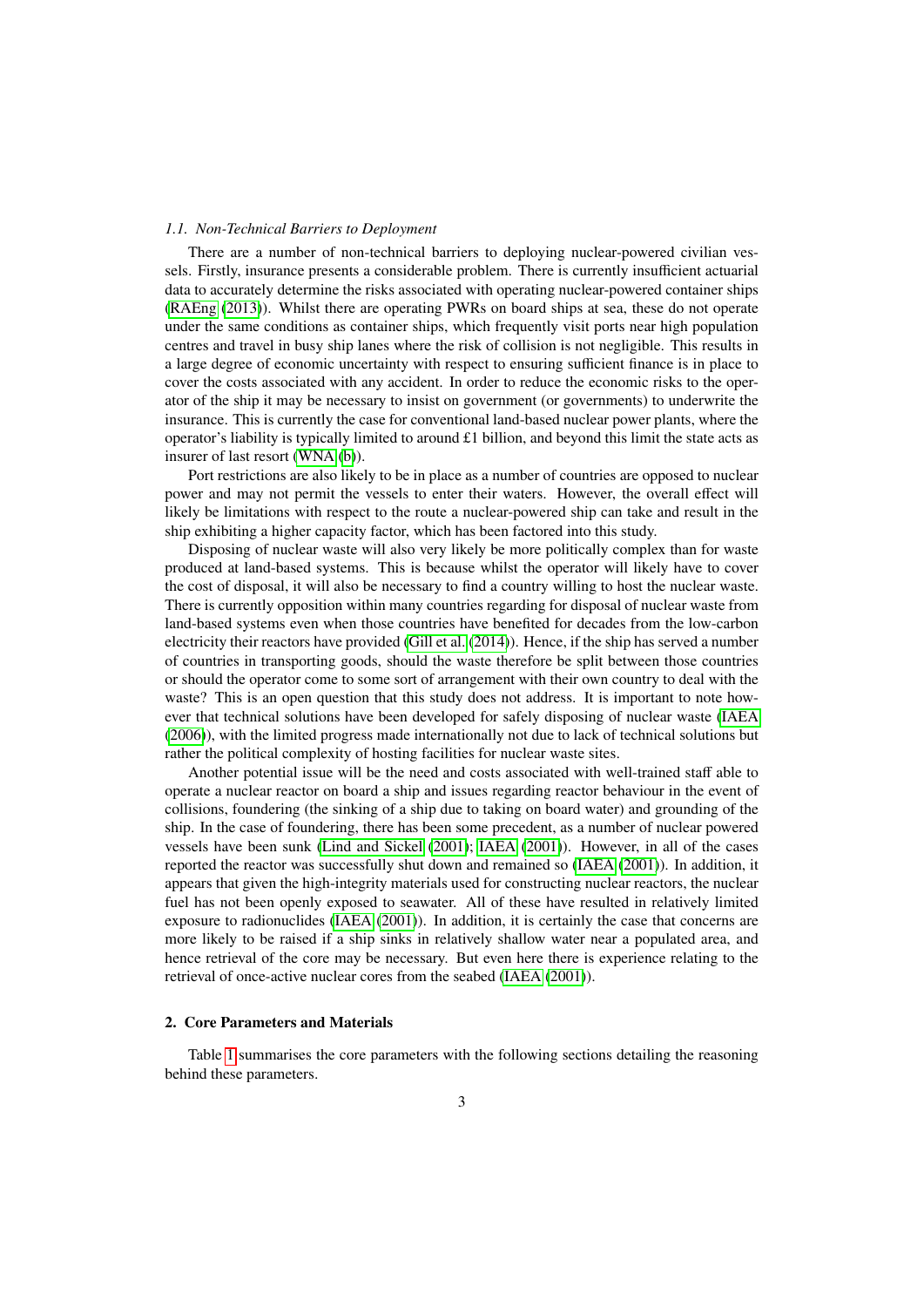<span id="page-3-0"></span>

| <b>Parameter</b>                   | Value                             |
|------------------------------------|-----------------------------------|
| Thermal Output                     | 440 MWth                          |
| Power density                      | 40 kW/l                           |
| Thermal Efficiency                 | 25%                               |
| Capacity Factor                    | 93.5%                             |
| Fuel                               | UO <sub>2</sub>                   |
| Lattice Type                       | Standard square 17 by 17 assembly |
| Cladding                           | 2nd Generation Zr alloy (Zirlo)   |
| <b>RPV Outer Diameter</b>          | 3.5 <sub>m</sub>                  |
| Targeted Core Life                 | 15 years                          |
| <b>Average Coolant Temperature</b> | $270^{\circ}$ C                   |

Table 1: Summary of key parameters for the reactor being designed in this study.

### *2.1. Core Power*

Surveying recent engine designs capable of powering large container ships resulted in the propulsion power requirement being set at 80 MW(e) [\(Wartsila](#page-20-7) [\(2014\)](#page-20-7); [MAN](#page-20-8) [\(2009\)](#page-20-8)). Given that propulsion usually makes up around 75% of ship power requirements, with the other 25% (the so-called hotel load, which refers to power requirements not related to propulsion) being needed to power refrigeration, navigation and crew amenities, the total power requirement for the reactor studied in this work was set to 110 MWe. It has therefore been assumed that the reactor will produce electricity rather than powering the propeller directly simply because the hotel load is quite substantial.

### *2.2. Core Life and Capacity Factor*

Refuelling a reactor on board a ship is unlikely to be as rapid as the targeted refuelling period of less than 20 days large PWRs are able to achieve [\(Westinghouse](#page-20-9) [\(2013\)](#page-20-9)). This is because large PWRs are designed to be flooded and a crane is already inside the containment building that can readily transfer the individual assemblies from the reactor building to the spent fuel pond. It was decided therefore that even if refuelling does require a longer dry docking period than is normally the case, this would still be acceptable if refuelling the core is performed infrequently. In addition, it is likely that ports able to refuel nuclear-powered ships will be very limited in number and expensive to operate. Therefore the greater number of ships each port is able to service, the lower the economic penalty. All of these points lead to a strong motivation to study the maximum achievable core life.

Modern ships typically have lives of around 30 years [\(CCC](#page-20-10) [\(2011\)](#page-20-10)). Over this 30 year period they may typically undergo routine maintenance during dry docking which currently takes place every 5 years; however, there is the possibility that this will be expanded to 7.5 years in the near future due to the economic cost of taking ships out of service [\(Lloyd's Register](#page-20-11) [\(2014\)](#page-20-11)). It was also assumed that it would not be possible to design a nuclear reactor using well established materials capable of achieving a core life of 30 years because various degradation mechanisms (such as corrosion) would render the reactor inoperable long before the 30 year core life was achieved. However, it was thought that a 15 year core life would be achievable. A 15 year core life is easily accommodated with dry docking intervals of 5 or 7.5 years, and also means that each ship would only need to undergo refuelling once during its life.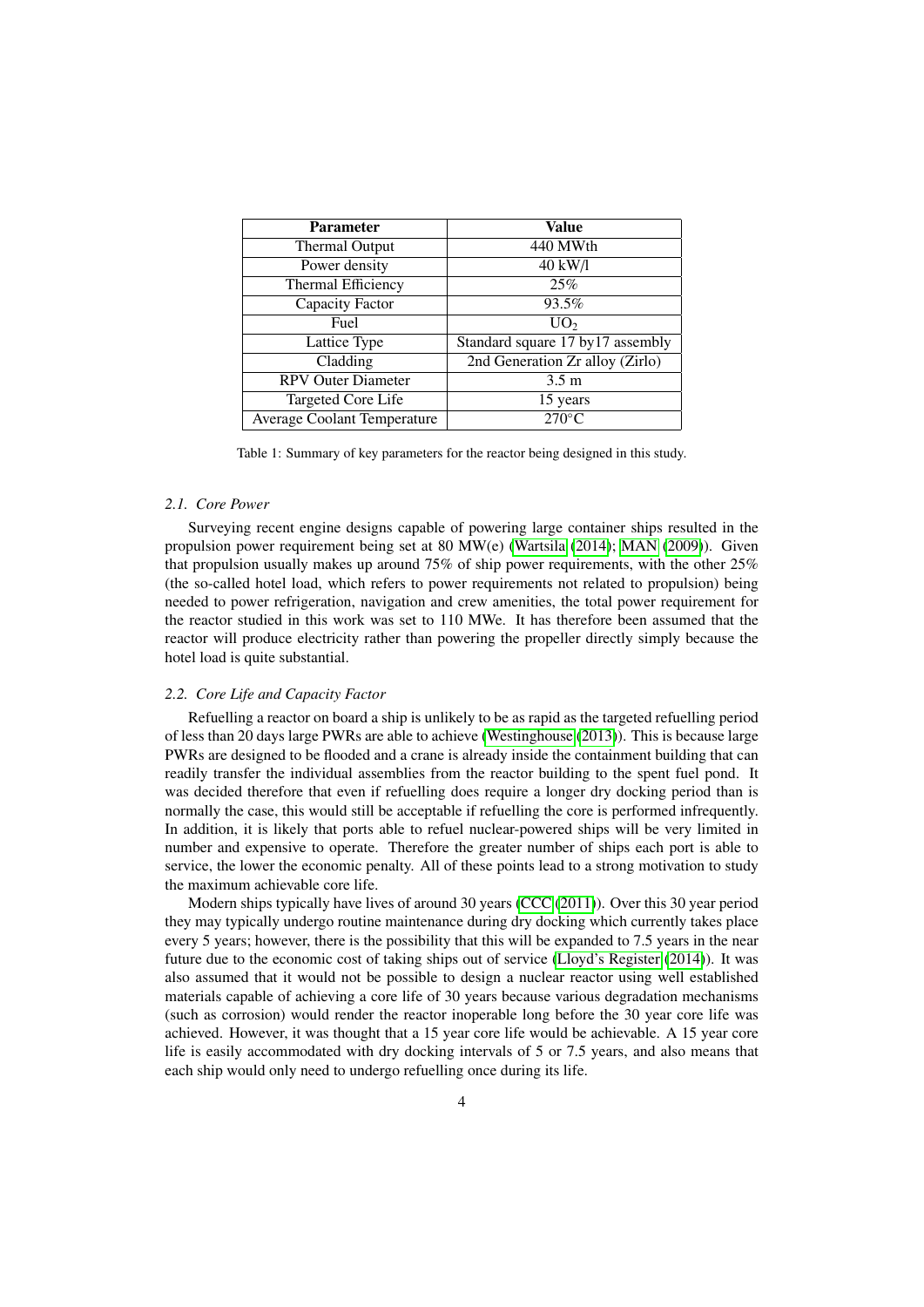A typical container schedule was assumed to be 3 weeks at full power whilst travelling between ports and 2 days in port for cargo loading. Hence, targeting a 15 year core life and assuming that the power level of the ship when in port is reduced to around 25% of total power (the hotel load) and when at sea the core is operating at full power, these assumptions result in a Capacity Factor (CF) of 93.5%.

### *2.3. Core Size*

SMRs typically have Reactor Pressure Vessels (RPVs) with diameters of less than 3.5 m [\(WNA](#page-20-12) [\(2014\)](#page-20-12)). A standard  $17\times17$  assembly was chosen here for the assembly design; this avoids the uncertainties associated with implementing a new grid design [\(Song et al.](#page-20-13) [\(2007\)](#page-20-13)). Standard  $17\times17$  assembly designs have dimensions of 21.42 cm by 21.42 cm and can accommodate fuel pins up to diameters of 1.06 cm [\(Todosow and Kazimi](#page-20-14) [\(2004\)](#page-20-14)). As the RPV's outer diameter is set to be less than 3.5 m, this places limitations on the permitted number of fuel assemblies within the core. With the  $17\times17$  assembly design, the maximum number of assemblies that could fit into such a RPV was 89. The outer diameter of this array of assemblies was 245.14 cm with the active length of the fuel rod set to 245.14 cm.

### <span id="page-4-0"></span>*2.4. Soluble-Boron-Free Operation*

An important requirement for a commercial marine reactor is minimising capital, operation and maintenance costs in order for the system to successfully compete with other propulsion technologies. By allowing the reactor to operate without soluble boron and rely more heavily on mechanical reactivity control it was envisaged these costs could be reduced, in addition to some improvements in safety performance.

In large GWe-class PWRs, soluble boron is used to: ensure satisfactory shutdown margins in all core states with fewer rod control cluster assemblies; allow for reactivity control throughout life without distorting power profiles; and reduce the residual poison penalty by relying less on solid burnable poisons [\(EPRI](#page-20-15) [\(1989\)](#page-20-15)). In large reactors the proportional cost attributed to soluble boron operation is relatively small [\(EPRI](#page-20-15) [\(1989\)](#page-20-15)). However, for smaller reactor systems any additional operation complexity that results in greater personnel requirements (i.e. crew size) is likely disadvantageous as personnel costs start to disproportionately affect total operation costs. For comparison, a large PWR will typically have around 500 to 800 staff working onsite [\(Energy](#page-20-16) [\(2017\)](#page-20-16)), whereas a modern container ship will have a crew size of around 13 people [\(ABS](#page-20-17) [\(2018\)](#page-20-17)).

The elimination of soluble boron during operation would allow for considerable simplifications of the Chemical Volume and Control System, in particular a closed loop, high-pressure coolant purification system could probably be employed [\(EPRI](#page-20-15) [\(1989\)](#page-20-15)). In addition, chemistry control would be significantly simplified and the nuclear sampling system would require less frequent samples to be taken. Furthermore, the likelihood of boric-acid induced corrosion occurring could be significantly reduced, thereby reducing the requirement for inspections and evaluation of boric-acid-induced corrosion [\(Fiorini et al.](#page-20-18) [\(1999\)](#page-20-18)). There would also be significant benefits with respect to safety performance as the likelihood of boron dilution accidents would be greatly reduced as the core should very rarely operate with boron in the primary coolant [\(Fiorini et al.](#page-20-18) [\(1999\)](#page-20-18)).

We assume it would be difficult to entirely eliminate the requirement for soluble boron as in the event of any core damage resulting in fuel relocation it would be necessary to utilise an alternative means for ensuring satisfactory shutdown margins. Therefore an emergency boron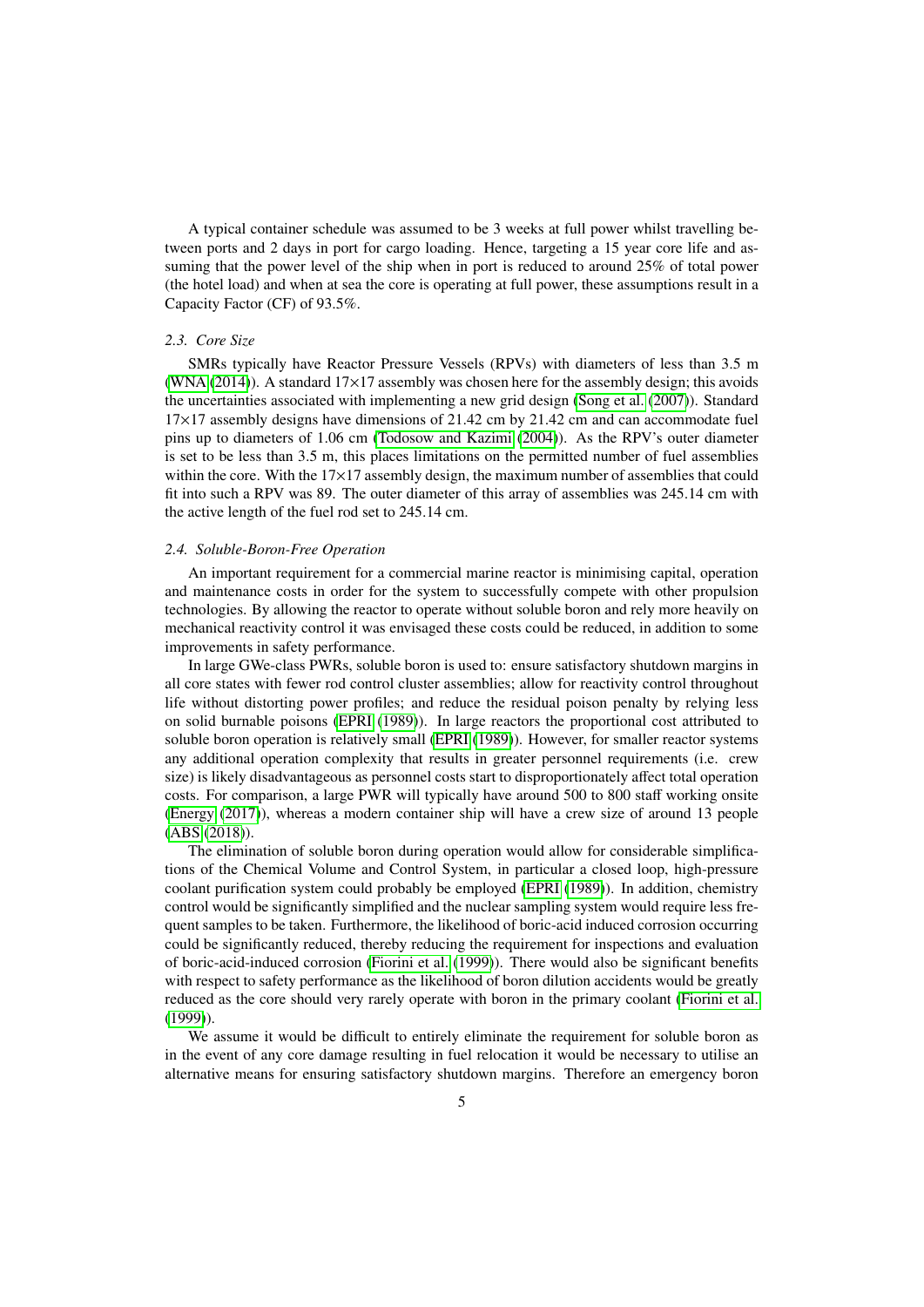system, such as is implemented in Boiling Water Reactors (BWRs), would be kept in reserve to act as a redundant and diverse means to ensure reactor shutdown.

## <span id="page-5-1"></span>*2.5. Operating Temperature*

One of the important limiting phenomena in PWRs relates to corrosion of the fuel, that is the amount of oxidation and the extent to which liberated hydrogen during oxidation is absorbed by the cladding material resulting in embrittlement. Oxidation and hydrogen absorption are phenomena dependent on temperature and time, with correlations relating corrosion as a function of temperature and time constructed from empirical measurements [\(Tappingm](#page-20-19) [\(2012\)](#page-20-19)). Commercial PWRs typically have core inlet and outlet temperatures around 290◦C and 320◦C respectively [\(Dalrymple](#page-20-20) [\(2012\)](#page-20-20)), with typical fuel residence times in the core of around 5 years. It would be impractical to expect fuel with current advanced zirconium alloy cladding materials to last for 15 years in the core, operating at temperatures between 290◦C and 320◦C. Therefore coolant temperature in the marine reactor must be lowered, to reduce the likelihood of excessive corrosion so as to ensure the survivability of the fuel during its 15 year residence time.

There is limited information in the open literature on the corrosion performance of advanced zirconium alloys for periods of time comparable to the targeted core life. Hence it was decided to use CANDU Pressure Tubes (PTs) as a proxy to estimate necessary coolant temperatures for the core in this study. PTs typically reside in CANDU reactors for decades, with the latest PT designs designed to be replaced every 30 years [\(Tappingm](#page-20-19) [\(2012\)](#page-20-19)). Furthermore, given that CANDU systems operate without soluble boron it is envisaged that the chemistry (in particular the pH) will be broadly similar to the marine core designed in this study. However, PTs can only be used as a crude proxy for predicting the performance of advanced zirconium alloys in PWR conditions since:

- PTs utilise a different zirconium alloy to those in commercial PWRs;
- temperature gradients are lower in PTs; and
- neutron and gamma fluence is much lower than in PWR cladding material.

The information in [Urbanic and Cox](#page-20-21) [\(1985\)](#page-20-21) implies zirconium cladding materials can survive for around 15 years if core inlet and outlet temperatures are limited to 255◦C and 285◦C, with peak clad temperatures limited to 310◦C. The low coolant outlet temperature compared with conventional PWRs will reduce the achievable thermal efficiency and it has been assumed that the thermal efficiency will be around 25%. Given that the core must produce 110 MWe and has a CF of 93.5% this results in an average thermal power of 411.4 MWth.

### <span id="page-5-0"></span>*2.6. Selected Burnable Poison*

The focus of this study is employing, as far as is reasonably possible, conventional light water reactor technology in order to achieve a 15 year core life. Given that the system will operate without soluble boron it is necessary to utilise a higher poison loading than is typical in conventional PWRs. To date industry experience has focused on three Burnable Poisons (BPs):  $Gd_2O_3$ ,  $Er_2O_3$  and  $ZrB_2$ .

ZrB<sup>2</sup> was ruled out for the reactor investigated here since there was concern that the high concentrations of ZrB<sup>2</sup> necessary would create issues regarding rod internal pressure from helium production [\(Hesketh](#page-20-22) [\(2012\)](#page-20-22)); also, the thickness of  $ZrB<sub>2</sub>$  necessary to suppress reactivity would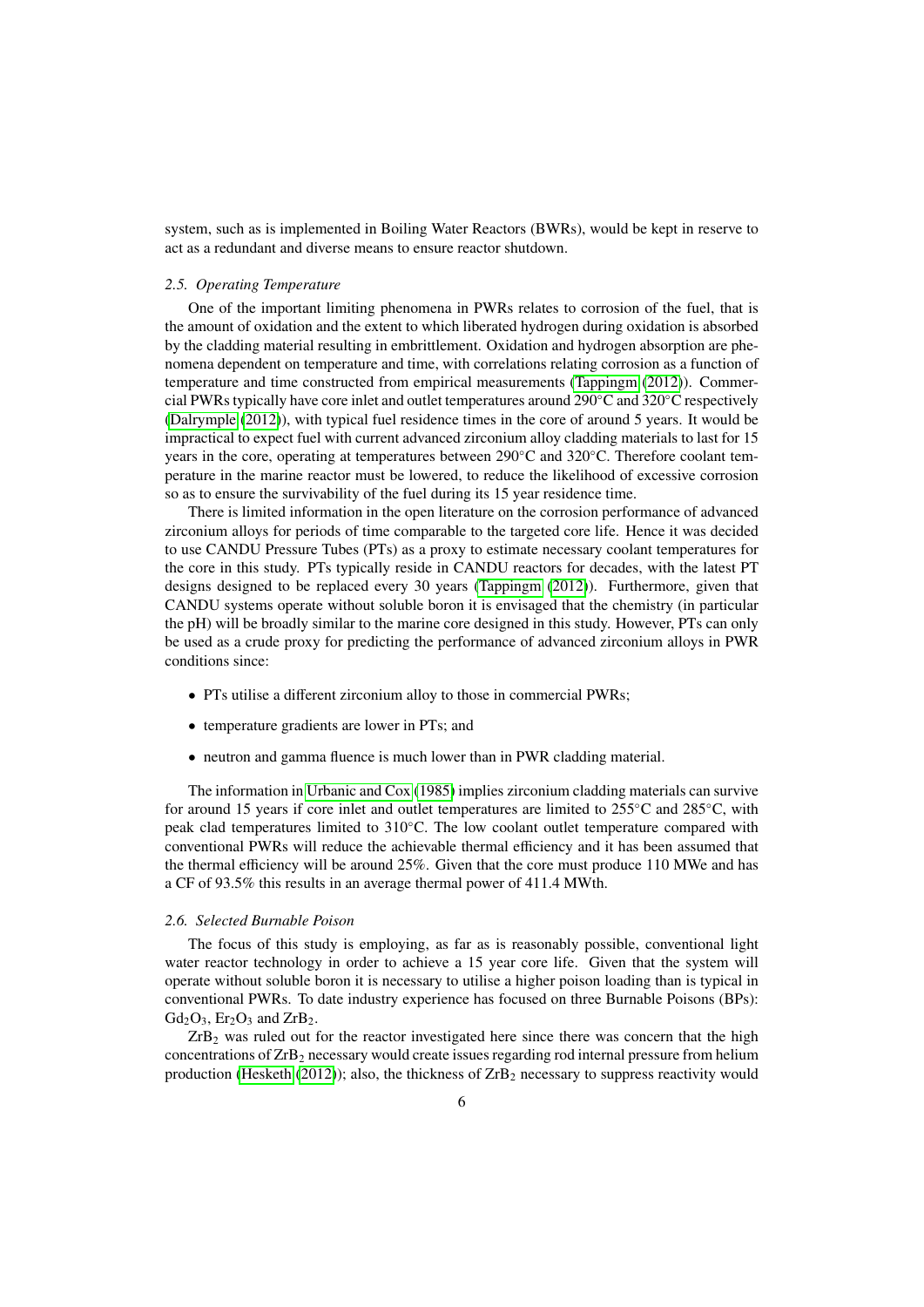be far beyond existing experience raising concerns about the mechanical behaviour of the layer.  $Er<sub>2</sub>O<sub>3</sub>$  exhibits favourable neutronic properties for long-life cores but current experimental data indicates poor behaviour relating to achievable fuel densities at high concentrations ( $> 2 \text{ wt. } \%$ )[\(Yamanaka et al.](#page-20-23) [\(2009\)](#page-20-23)).  $Gd_2O_3$  does not suffer from helium production during irradiation and it there is prior experience with manufacturing  $(U, Gd)O<sub>2</sub>$  fuel with high  $Gd<sub>2</sub>O<sub>3</sub>$  up to around 15 wt.% [\(Wada et al.](#page-20-24) [\(1973\)](#page-20-24); [IAEA](#page-20-25) [\(1995\)](#page-20-25)). Therefore,  $Gd_2O_3$  was employed in this marine reactor design.

#### *2.7. Control Rod Materials*

The control rods employed in this study must be capable of operating for extended periods of time, deep into the core since they, along with solid burnable poisons, will be the predominant means to control reactivity. Most PWRs utilise Ag-In-Cd (macroscopic absorption cross-section of 9.9 cm−<sup>1</sup> ) control rods; however, a large proportion of the rod worth comes a single isotope ( <sup>113</sup>Cd) which accounts for only a small proportion of the available nuclides within the Ag-In-Cd alloy. Therefore, it is to be expected that this single isotope will burn out relatively quickly, greatly diminishing the rod worth [\(Gosset and Kryger](#page-20-26) [\(1993\)](#page-20-26)). This is not a major issue in conventional PWRs since the control rods do not penetrate deep into the core during normal operation.

An alternative material for control rod material is hafnium, which has a relatively low macroscopic absorption cross-section  $(4.8 \text{ cm}^{-1})$  relative to boron carbide  $(81 \text{ cm}^{-1})$ , but it has superior properties under irradiation (low depletion of rod worth as a function of burnup, no gas release and limited swelling). Boron carbide has a much higher thermal absorption cross-section and in comparison to hafnium is relatively inexpensive. Hence, it was decided to employ a hybrid design whereby the lower portion that is consistently in the active region of the core is made of hafnium, with the other portion made of boron carbide to increase overall rod worth when control rods are fully inserted. This same strategy is successfully employed in BWRs [\(Horn et al.](#page-20-27) [\(2012\)](#page-20-27)). The hybrid hafnium and boron carbide control rods employed in this design are in the standard 24 finger rod control cluster assembly.

### 3. Comparison with other PWR systems

There are a number of Small Modular PWRs (SM-PWRs) at various stages of development. Notable examples include: NuScale's SMR design, with a power output (factoring in the recently reported up-rate) of around 200 MWth/60 MWe and refuelling period of 2 years [\(NuS](#page-20-28)[cale, 2018\)](#page-20-28); the ACP100, with a power output of 310 MWth/100 MWe and refuelling period of 2 years [\(Zhu et al., 2016\)](#page-20-29); and Westinghouse's SM-PWR concept, with an output of around 800 MWth/225 MWe [\(Liao et al., 2016\)](#page-20-30). In common with the majority of SM-PWR designs, these SM-PWRs all nominally employ soluble boron in the coolant during normal operation. There are however also some concepts that intend to operate without soluble boron, for example the Flexblue SMR with an output of 550 MWth/160 MWe, and with some Flexblue core variants having a cycle length of 38 months [\(Ingremeau and Cordiez, 2015\)](#page-21-0). All of these systems have refuelling periods much less than the 15 years refuelling period we aim for. Furthermore, they do not specifically target the power demands of container ships. However, many of the techniques of modularisation these systems intend to employ, would directly benefit the system developed here, including advanced manufacturing techniques such as hot isostatic pressing and electron beam welding [\(Gandy et al., 2016\)](#page-21-1).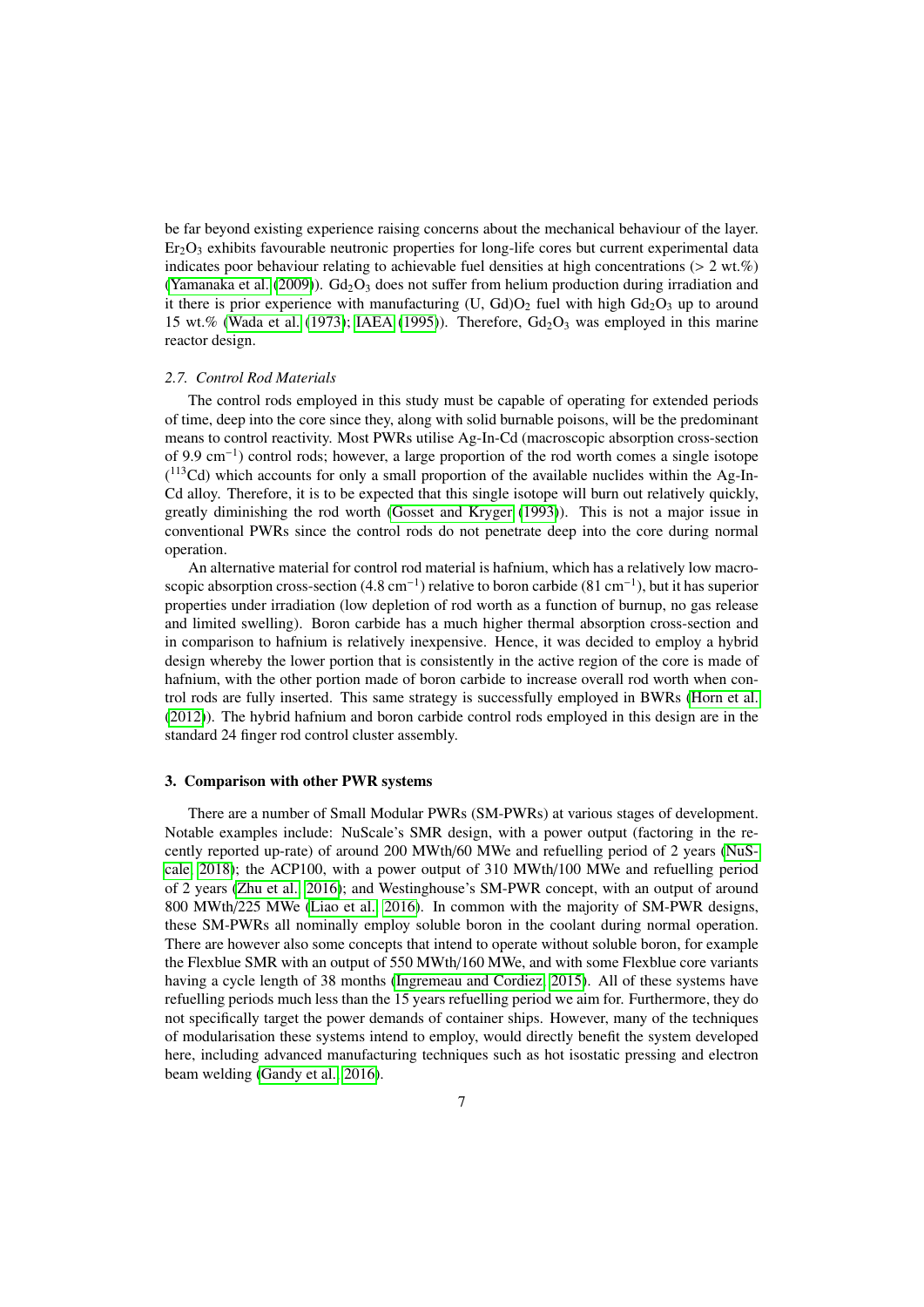In contrast to large and small land-based PWRs, the core designed here will need to consider the unique characteristics of operating at sea. From a neutronic perspective, for a PWR system there are no direct impediments to operating at sea under normal operating conditions, i.e. the pitch and roll of the ship does not need to be taken into account in the calculations presented here. However, there are important characteristics such as shutdown and thermal-hydraulic characteristics that will require careful consideration, and would need to factored into the next stages of development for the marine core outlined here. In the case of shutdown, it is important that the control rods can be inserted and remain inserted independent of core orientation and thermalhydraulics will need to ensure adequate cooling (including decay heat removal) under any orientation. Finally, in the event of grounding any systems that are nominally cooled by sea-water will necessitate alternative backup coolant options.

# 4. Core design

#### *4.1. Neutronics*

The core design employed Studsvik's CASMO-4/SIMULATE-3 neutronic suite [\(Zimmerman](#page-21-2) [et al.](#page-21-2) [\(1999\)](#page-21-2)) with the JEF 2.2 nuclear data library. CASMO-4 is a multi-group two-dimensional neutron transport theory code for modelling fuel assemblies, whereas SIMULATE-3 is a 3D nodal code that utilises diffusion theory. SIMULATE employs the output from CASMO-4 to model the entire reactor core and is used for determining the spatial and time dependence of the neutron flux throughout core life, where the slow variation of the global flux permits the use of the diffusion equation [\(Stammler and Abbate](#page-21-3) [\(1983\)](#page-21-3)).

The core design process employed in this study consists of two key heuristic steps:

- 1. Optimisation with homogeneous fuel rods (no axial variation of enrichment or burnable poison) and no control rods present. Initially a loading pattern is developed with a relative power fraction (peak power to average power) highest in the centre of the core with a value below 1.5 at the beginning of life. Once this criteria is met, the optimisation proceeds to step 2.
- 2. Optimisation with heterogeneous fuel rods (axial variation of enrichment and poison concentration) and with control rods inserted into the core. A control rod loading pattern is developed where no Rod Control Cluster Assembly (RCCA) is permitted to be inserted greater than 50% of the way into the core during normal operation. In addition, the control rods must meet a hot zero power shutdown criterion and a cold zero power (CZP) shutdown criterion. As will be shown, the CZP criterion is most difficult to meet and necessitated numerous iterations for the soluble boron free core designed here.

### *4.1.1. Optimisation with homogeneous fuel rods and no control rods present*

Due to the long core life and lack of soluble boron during normal operation, a large number of burnable poison pins (BPPs) were required in order to satisfactorily suppress reactivity over core life. Two distinct BPP layouts were chosen, with the ratio of these lattice types within the core adjusted to minimise excess reactivity and power peaking factors. Figure [1](#page-8-0) shows the two lattice types and Figure [2](#page-8-1) shows the chosen layout for these lattices, based on manually optimising the position of the lattices to minimise power peaking. Table [2](#page-9-0) gives further details on the contents  $(^{235}$ U enrichment and Gd<sub>2</sub>O<sub>3</sub> concentrations) of the lattice shown in Figure [2.](#page-8-1) The limits in Table [2](#page-9-0) were chosen to be within the constraints outlined in Section [2.6](#page-5-0) and obeying the 20 wt.% limit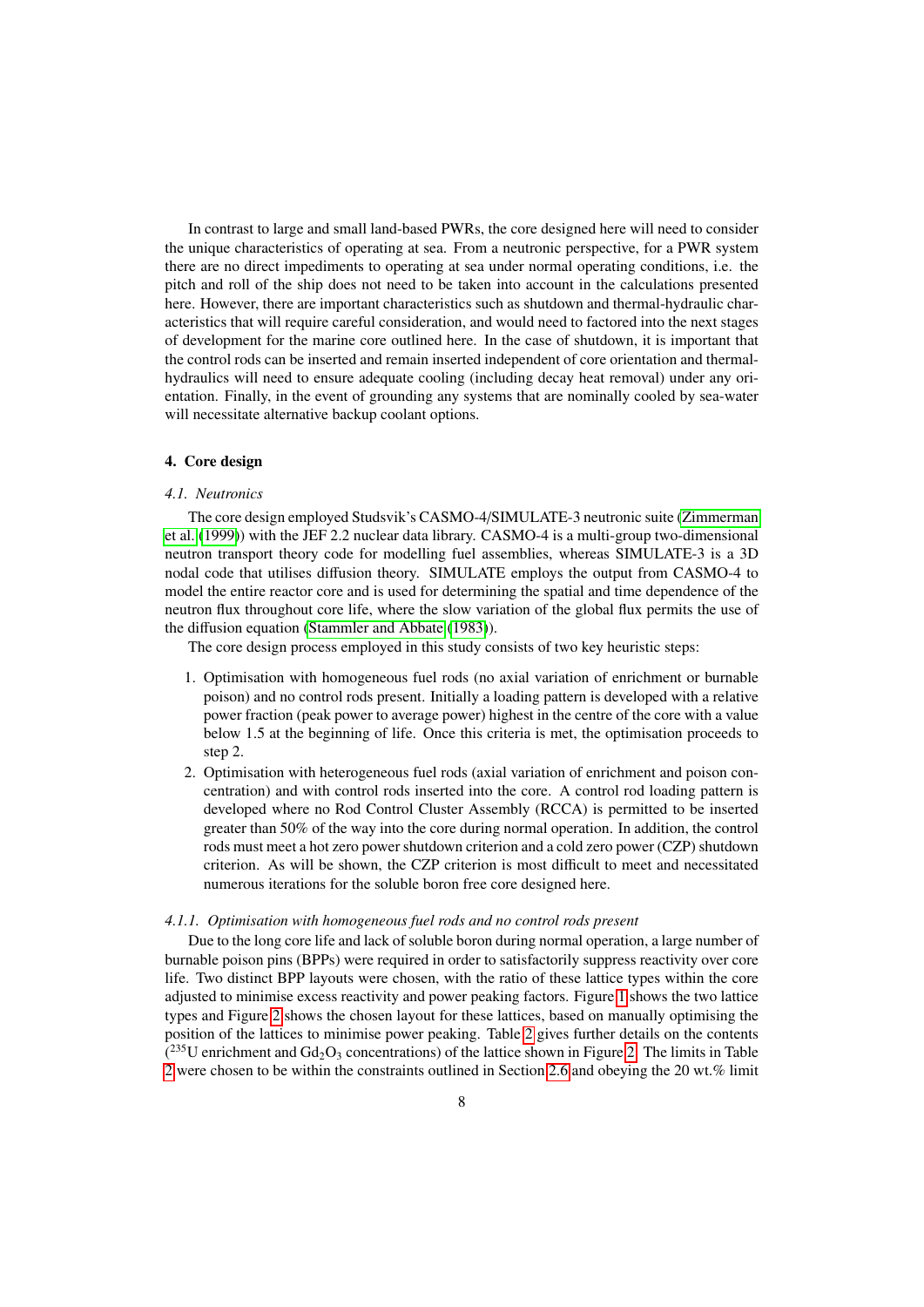<span id="page-8-0"></span>on <sup>235</sup>U content. Figures [3](#page-9-1) and [4](#page-9-2) shows the radial power profiles and reactivity variation as a function of time, respectively, for the core shown in Figure [2.](#page-8-1)



(a) Assembly with 76 burnable poison pins - this layout is utilised in later assembly designs.



ē ıō

ō

<span id="page-8-1"></span>Figure 1: Location of the Burnable Poison Pins (BPPs) (in black) which contain a mixture of UO<sub>2</sub> and  $Gd<sub>2</sub>O<sub>3</sub>$ , and the fuel pins (in red). The layout of the BPPs was based on the fact that the reactivity, and therefore power, tends to peak in fuel rods next to the water channels where increased neutron moderation is taking place. Hence, BPPs are located in close proximity to these channels in order to try and limit power peaking in the assemblies.

|                          | F               | E  | D  | $\mathsf C$ | B  | $\boldsymbol{A}$ |
|--------------------------|-----------------|----|----|-------------|----|------------------|
| 6                        | 76              | 76 | 96 | 76          | 96 | 96               |
| $\overline{\phantom{a}}$ | 76              | 96 | 76 | 76          | 96 | 96               |
| 8                        | 96              | 76 | 76 | 96          | 96 |                  |
| 9                        | $\overline{76}$ | 76 | 96 | 96          | 96 |                  |
| 10                       | 96              | 96 | 96 | 96          |    |                  |
| 11                       | 96              | 96 |    |             |    |                  |

Figure 2: A  $1/4$  core layout for the core designed in this study. The colours and numbers represent assemblies IDs with their contents shown in Table [2.](#page-9-0)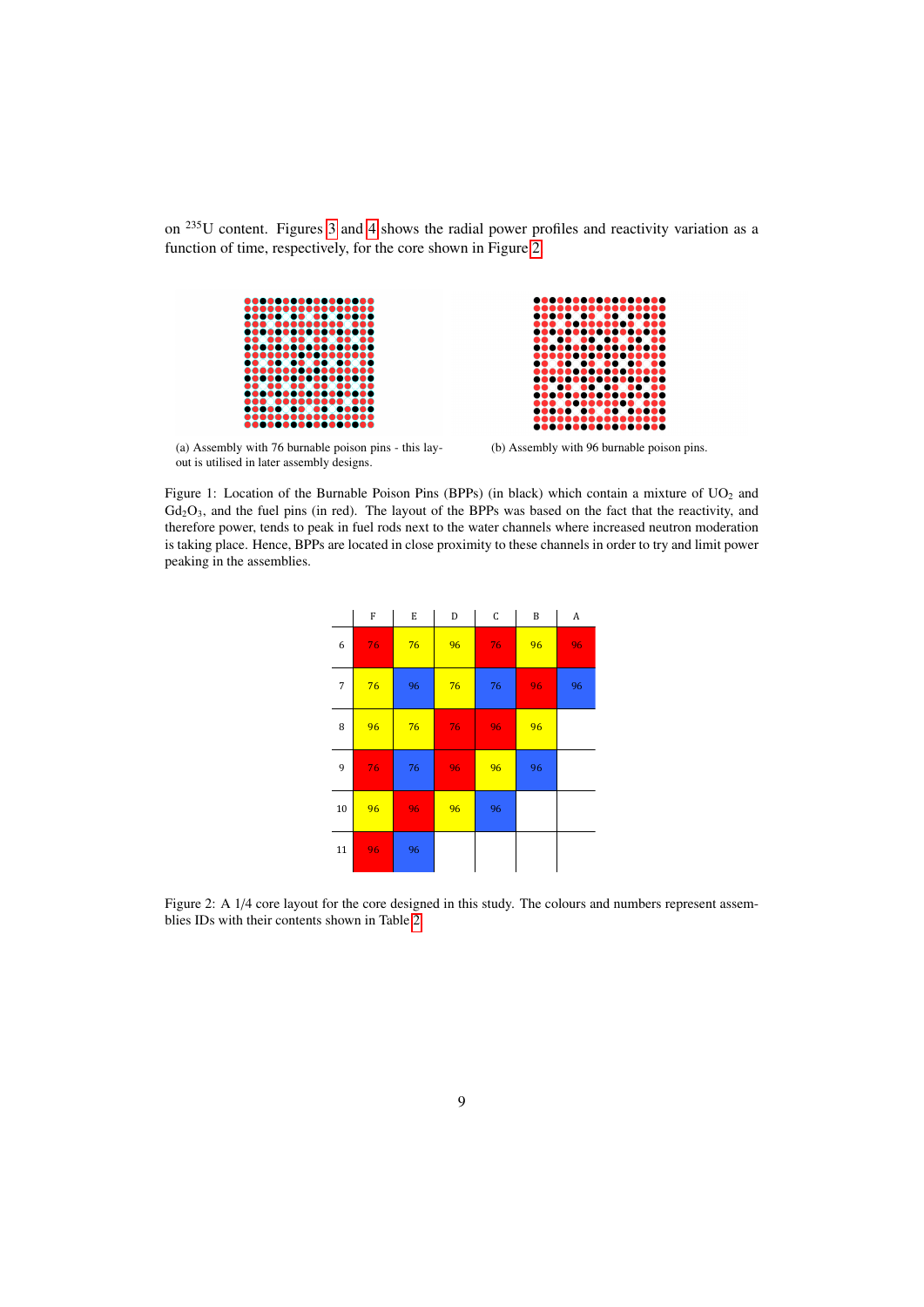<span id="page-9-0"></span>

|    |      | Assembly ID   Enrichment (wt. %)   $Gd_2O_3$ content (wt. %) |
|----|------|--------------------------------------------------------------|
|    | 16.5 |                                                              |
| 96 | 15.5 | 12                                                           |
| )6 | 13.5 | 13                                                           |
| 76 | 12.5 | 15                                                           |
| 76 | 11.5 | 16                                                           |
|    | 10.5 |                                                              |

Table 2: Breakdown of individual assembly contents. The assembly IDs correspond to those in Figure [2,](#page-8-1) with the number in the assembly ID describing the number of BPPs within that assembly. Note that pins within an assembly have identical enrichment but some pins will contain burnable poison (at the concentration detailed above) and the remaining pins will consist of just  $UO<sub>2</sub>$ .

<span id="page-9-1"></span>

<span id="page-9-2"></span>Figure 3: Radial power profiles for core layout shown in Figure [2](#page-8-1) as a function of time, with a core diameter of 2.45 m.



Figure 4: k<sub>eff</sub> evolution for core shown in Figure [2](#page-8-1) with homogeneous fuel rods and no control rods inserted.

# *4.1.2. Optimisation with heterogeneous fuel rods and control rods present*

To compensate for the excess reactivity shown in Figure [4](#page-9-2) a control rod arrangement needed to be chosen. Initially two key constraints were chosen that the control rods had to meet. These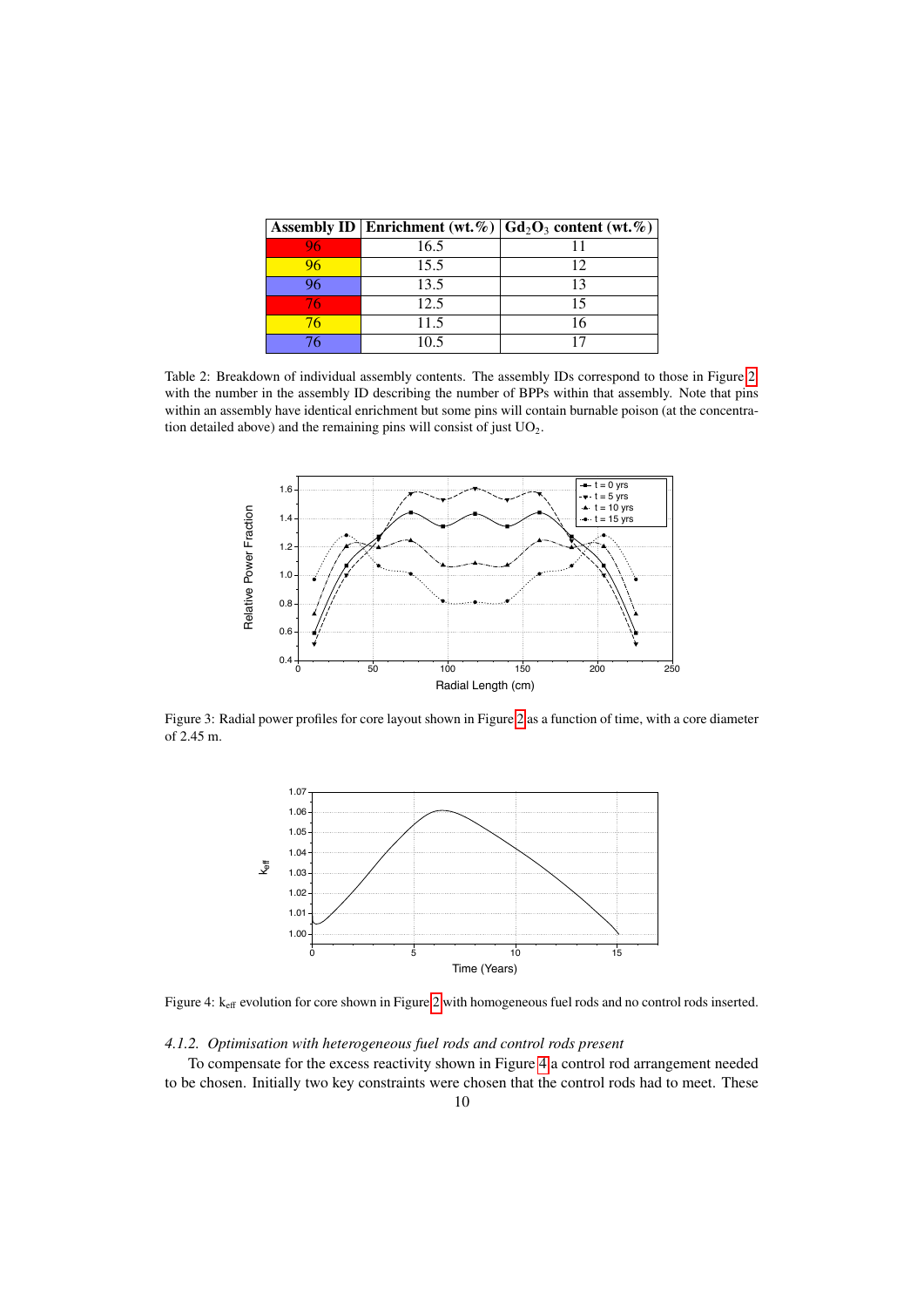were:

- No RCCA must have an insertion depth  $> 50\%$  during power operation this heuristic rule was set as deep RCCA insertion during operation would likely result in large reactivity insertions in the event an RCCA is rapidly withdrawn during a transient;
- <span id="page-10-0"></span>• The effective neutron multiplication factor ( $k_{\text{eff}}$ ) with highest worth rod stuck < 0.98 at Hot Zero Power (HZP)



Figure 5: Illustrating how the assemblies were split into 3 axial regions: a top Low Poison (LP) region, a middle High Poison (HP) region and a bottom LP region, to reduce power peaking when control rods were inserted. The colours indicate regions with the same enrichment and containing burnable poison pins with the same concentration of  $Gd_2O_3$ . The height of the top  $(h_1)$  and bottom  $(h_2)$  axial regions were determined as outlined in this section.

It was necessary to vary the poison and enrichment along the length of the assemblies to maximise rod worth and therefore minimise rod insertion. Starting from an axially homogenous design, the assemblies were divided into three regions as shown in Figure [5.](#page-10-0) The top and bottom region of each assembly have identical composition with lower poison concentration and/or higher <sup>235</sup>U enrichment than the middle region. This will in general allow for an increase in rod worth and also flatter power profiles than an axially homogenous design.

The chosen axial enrichment/poison contribution is shown in Table [3](#page-11-0) and the values for  $h_1$ and  $h_2$  were 100 cm and 20 cm respectively.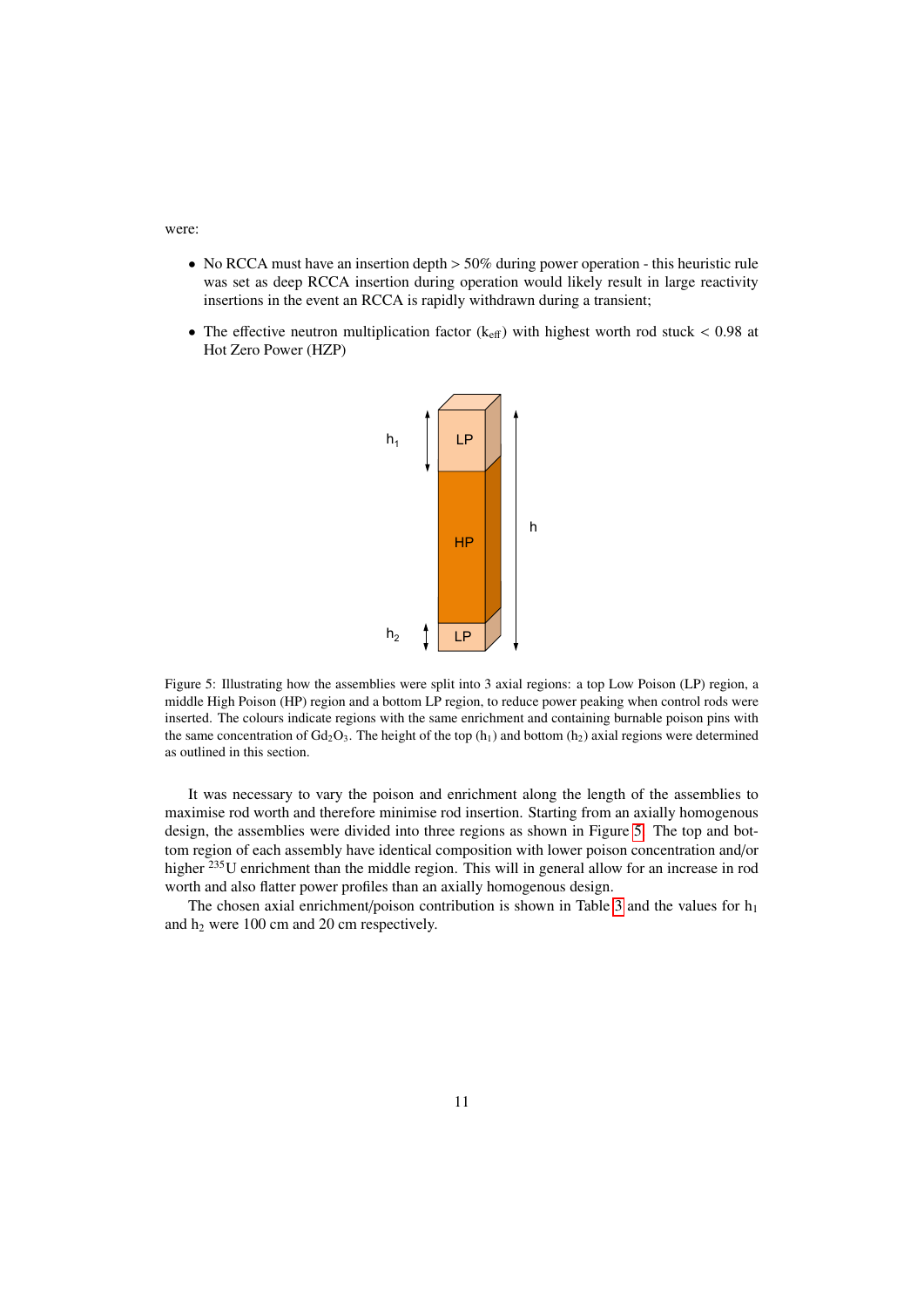<span id="page-11-0"></span>

|      |                   | Lattice   Low Enrichment   High Enrichment | <b>High Poison</b>                      | <b>Low Poison</b> |
|------|-------------------|--------------------------------------------|-----------------------------------------|-------------------|
| key  | region $(wt, \%)$ | region $(wt, \%)$                          | content (wt. $\%$ ) content (wt. $\%$ ) |                   |
| 96   | 15.5              | 17.25                                      |                                         | 6.75              |
| 96   | 14.5              | 16.25                                      |                                         | 7.75              |
| 96   | 12.5              | 14.25                                      | 18                                      | 8.75              |
| '767 | 11.5              | 13.25                                      | 18                                      | 10.75             |
| 76   | 10.5              | 12.25                                      | 19                                      | 11.75             |
| 76   | 9.5               | 11.25                                      |                                         | 12.75             |

<span id="page-11-1"></span>Table 3: Breakdown of individual lattice contents of the optimised core. The lattice keys correspond to those in Figure [2.](#page-8-1)

|                | F           | $\mathbf E$    | D              | $\mathsf C$    | $\, {\bf B}$ | $\,$ A         |
|----------------|-------------|----------------|----------------|----------------|--------------|----------------|
| 6              | $\mathbf 1$ |                | $\overline{1}$ |                | $\mathbf 1$  |                |
| $\overline{7}$ |             | $\overline{c}$ |                | $\overline{3}$ |              | $\overline{4}$ |
| 8              | $\mathbf 1$ |                | $\mathbf 1$    |                | $\sqrt{2}$   |                |
| $\overline{9}$ |             | $\overline{3}$ |                | 3              |              |                |
| 10             | $\mathbf 1$ |                | $\overline{c}$ |                |              |                |
| 11             |             | $\overline{4}$ |                |                |              |                |

|    | F              | $\mathbf E$    | $\mathbf D$    | $\mathsf C$             | $\, {\bf B}$   | A              |
|----|----------------|----------------|----------------|-------------------------|----------------|----------------|
| 6  | $\overline{c}$ | $\overline{1}$ | $\overline{c}$ | $\overline{4}$          | $\,1\,$        | 3              |
| 7  | $\mathbf 1$    | $\overline{c}$ | $\overline{3}$ | $\mathbf 1$             | $\overline{3}$ | $\overline{4}$ |
| 8  | $\overline{c}$ | 3              | $\overline{1}$ | $\overline{4}$          | $\overline{c}$ |                |
| 9  | $\overline{4}$ | $\overline{1}$ | $\overline{4}$ | $\overline{\mathbf{3}}$ |                |                |
| 10 | $\mathbf 1$    | 3              | $\overline{c}$ |                         |                |                |
| 11 | $\overline{3}$ | $\overline{4}$ |                |                         |                |                |

(a) Initial layout with 45 RCCAs.

<span id="page-11-2"></span>(b) Second iteration of layout with 81 RCCAs.

Figure 6: The Rod Control Cluster Assemblies (RCCAs) groups (banks) for the first two configurations studied.

Initially a control rod loading pattern was selected (see Figure [6a\)](#page-11-1) and a matrix of poison contents, <sup>235</sup>U enrichments and zone heights were chosen. A large number of cores were then modelled from these variables and the core that: 1) met the criteria relating to rod insertion limits during operation and the Hot Zero Power (HZP) shutdown criterion highlighted earlier: and 2) had the lowest through-life peaking factor, was selected as the most viable design. However, initial control rod loading patterns (with 45 RCCAs) were unsuccessful in meeting the needed shutdown margins and rod ejection criteria. Figure [6b](#page-11-2) shows the optimised control rod loading pattern, with 81 RCCAs, that successfully met these requirements.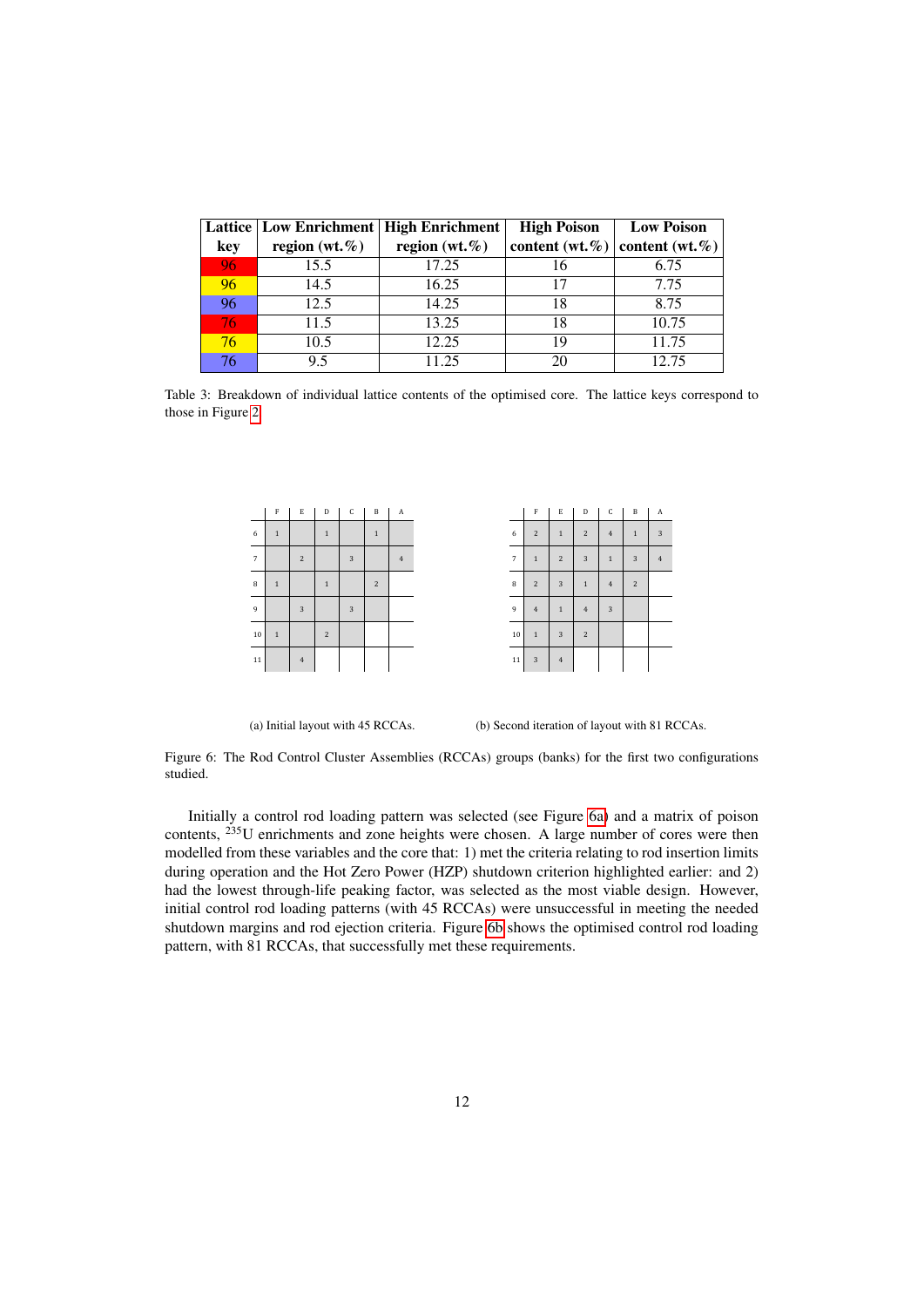<span id="page-12-0"></span>

Figure 7: Variation of RCCA position as a function of core life.

Figure [7](#page-12-0) details the variation of RCCA position as a function of core life for the axially heterogeneous core. Figure [7](#page-12-0) shows that during power operation no control rods penetrate any more than around 40% of the active core length. As discussed earlier, hafnium is well-suited for residing within the active region of the core for longer periods of time (it depletes slowly and does not exhibit unfavourable irradiation properties such as excessive swelling or helium production). However, since hafnium is only relatively weakly absorbing, a hybrid RCCA design was employed with the remainder (60%) of the RCCA consisting of  $B_4C$  for the reasons discussed earlier. The use of boron in the remainder of the rod will help meet the more stringent cold zero power (CZP) criterion of having a k<sub>eff</sub> with highest worth rod stuck < 0.95 at Cold Zero Power (CZP).

The HZP shutdown criterion was satisfactorily met with the RCCA layout shown in Figure [6a](#page-11-1) (max  $k_{\text{eff}}$  over core life under HZP conditions was 0.90). However with 81 RCCAs max  $k_{\text{eff}}$ at CZP with highest worth rod stuck resulted in  $k_{\text{eff}} > 0.95$ . Therefore, in the final iteration of the RCCA layout, a fifth bank, consisting of 8 RCCAs, was introduced (so that every fuel assembly had a dedicated RCCA) resulting in a maximum k<sub>eff</sub> of 0.92 at CZP with the highest worth rod stuck. This extra group of RCCAs would not need to penetrate the active region of the core during normal operation and would operate solely as a shutdown bank.

### *4.1.3. Reactivity Coe*ffi*cients and Xenon Transients*

An important characteristic of any viable core design is its stability to power changes. To ensure an inherently stable core design, the power coefficient of reactivity must be kept negative for all conceivable operating conditions. The two dominant effects in most reactors are the Doppler coefficient and Moderator Temperature Coefficient (MTC) [\(Duderstadt and Hamilton](#page-21-4) [\(1976\)](#page-21-4)). When licensing a core design the whole gamut of reactivity coefficients must be studied, but to simplify analysis only the MTC and Doppler coefficient were considered here. The Moderator Temperature Coefficients throughout life are in the range -5 to -76 pcm/°C. The Doppler coefficients were in the range -4 to -62 pcm/°C. These coefficients are consistent with those in large licensed PWRs that exhibit acceptable feedback behaviour [\(EDFE](#page-21-5) [\(2012\)](#page-21-5)).

In conventional (GWe) LWRs, so-called xenon transients complicate startup, shutdown and power level changes. In the case of reactor shutdown, <sup>135</sup>Xe will initially build up as the de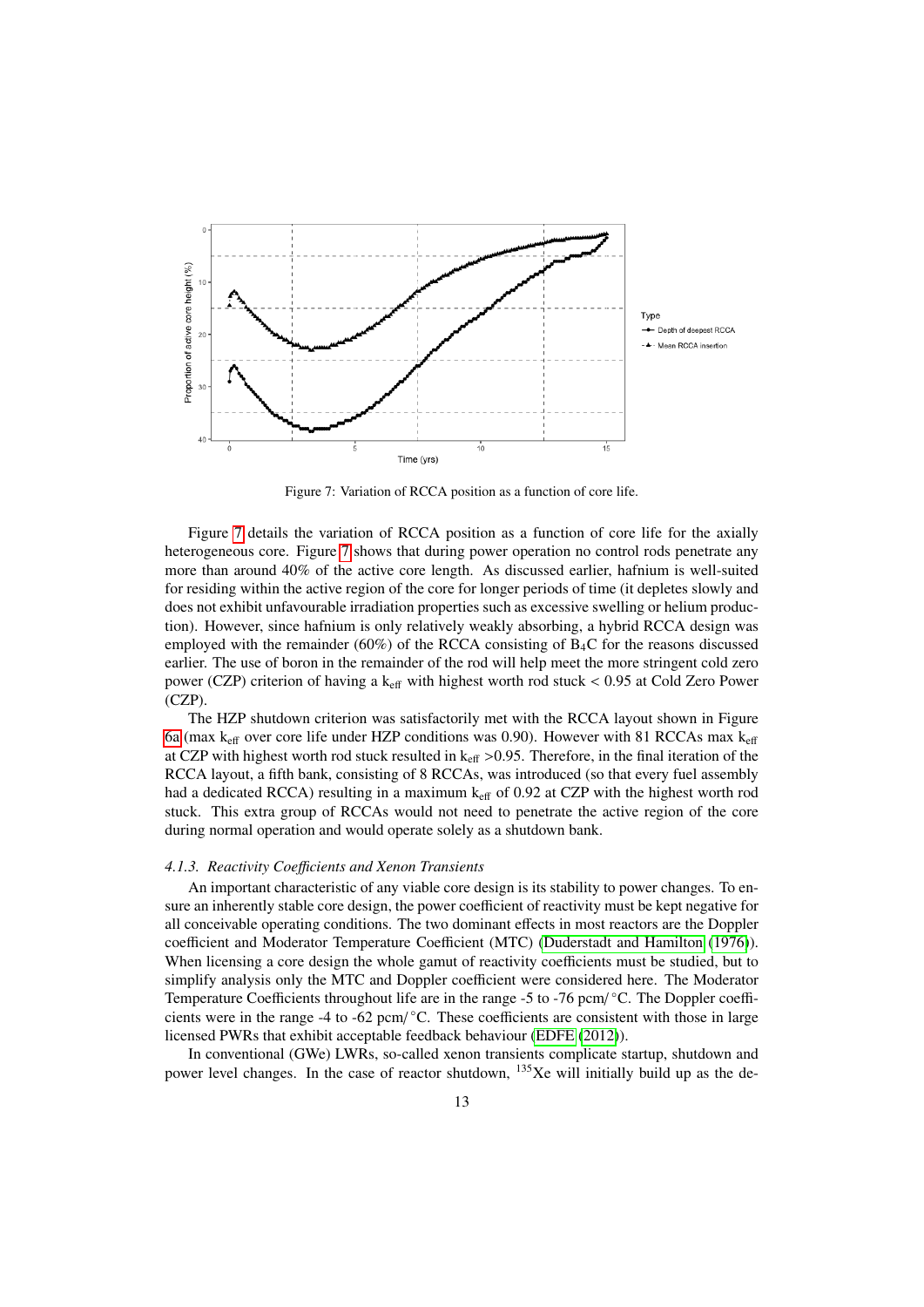struction mechanism of  $^{135}$ Xe to  $^{136}$ Xe is no longer available due to zero neutron flux, and the inventory of  $^{135}$ I will decay to  $^{135}$ Xe. The increase in  $^{135}$ Xe concentration implies that excess reactivity will be required to achieve re-criticality, as the inventory of  $^{135}$ Xe increases up until the point where the predominant mechanism determining  $135$ Xe concentration is the decay of this isotope. Xenon transients are usually overcome using chemical reactivity control (i.e. adjustment in soluble poison concentration) and most reactors world-wide only undergo relatively modest changes in power or operate at a fixed power level, therefore xenon transients are only normally problematic in unplanned outages. However, for a marine reactor, there is no scope to operate the reactor at a fixed power level as the ship will enter port on a relatively frequent basis and the power level will need to be decreased. Therefore the behaviour of the core with power level changes was studied.

Table [4](#page-13-0) shows the series of xenon transients performed on the core at various points in core life. Xenon clearly has minimal impact on core reactivity throughout life - for comparison conventional PWRs can experience negative reactivity insertions of up to approximately 1000 pcm. The reason behind the core's relative insensitivity to xenon transients (which is advantageous for a reactor expected to routinely undergo significant power changes) is due to the low thermal flux in the core, since the behaviour of xenon is heavily dependent on the steady-state flux level [\(Duderstadt and Hamilton](#page-21-4) [\(1976\)](#page-21-4)). The average thermal flux across the core within this reactor at end of life, calculated by SIMULATE, was found to be around  $6\times10^{12}$  neutrons s<sup>-1</sup>cm<sup>-2</sup>. For large PWRs the thermal flux is typically of the order of  $10^{14}$  neutrons s<sup>-1</sup>cm<sup>-2</sup>.

<span id="page-13-0"></span>

|                   |                  | Time transient   Peak Xe   Associated reactivity |
|-------------------|------------------|--------------------------------------------------|
| initiated         | time             | decrement                                        |
| 10 <sub>d</sub>   | 1.6 <sub>h</sub> | $-6$ pcm                                         |
| 4.90y             | 1.8 <sub>h</sub> | $-11$ pcm                                        |
| 10.0 <sub>y</sub> | 1.6 <sub>h</sub> | $-10$ pcm                                        |
| 15.0y             | 3 <sub>h</sub>   | $-38$ pcm                                        |

Table 4: Details the negative reactivity insertion associated with xenon transients taking place at various points in core life under Hot Zero Power conditions.

Figure [8](#page-14-0) shows the change in thermal flux over core life. Given the low power density of the core developed here (approximately 40% of a standard PWR) and the much higher enrichment (around four times higher), it is expected that flux in the core will be much lower by around  $0.4\times0.25 = 0.1$  times the flux of a conventional PWR. Note that the total thermal flux increases over core life and therefore depletion of the fuel - that is to say, to maintain a constant power output the flux must continuously increase. The larger thermal flux at the end of life (EOL) relative to beginning of life (BOL) helps explain the larger sensitivity to xenon at EOL shown in Table [4.](#page-13-0)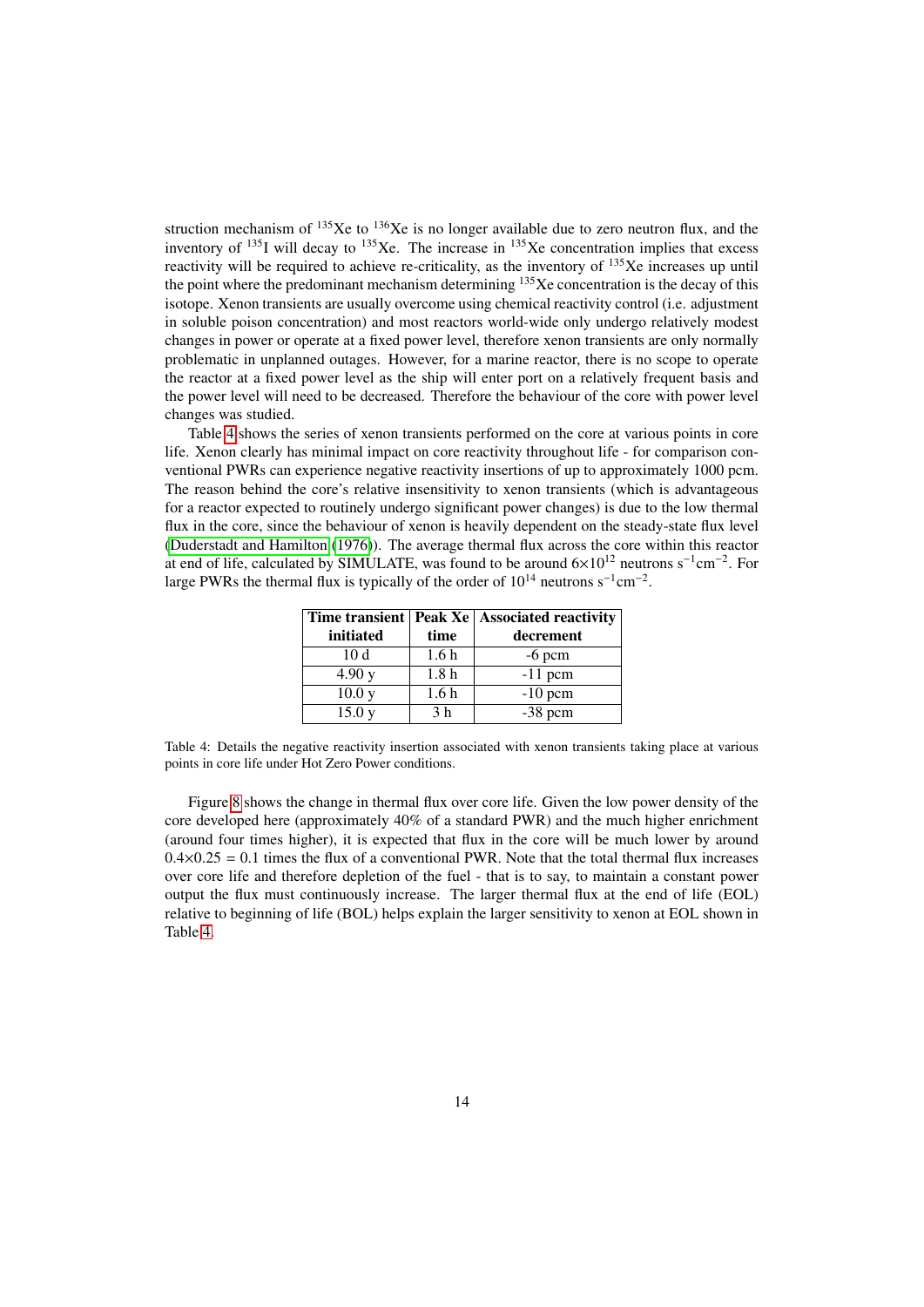<span id="page-14-0"></span>

Figure 8: Thermal flux as a function of time for the marine core designed in this study.

To summarise, the necessity of a long core life, which results in low power densities, high enrichments and high poison concentrations also results in a low thermal flux throughout life and therefore limited  $135$ Xe sensitivity. It should be noted that the low thermal flux for this core would carry a considerable economic penalty since <sup>235</sup>U will less readily undergo fission, which results in the relatively high <sup>235</sup>U enrichment and hence higher fuel costs. However, this needs to be weighed against the advantages associated with a longer core life that were highlighted earlier.

Besides overall core reactivity changes, the dependence of  $135Xe$  on flux also creates the possibility for localised variations in  $135$ Xe concentration within the core, which can lead to so-called xenon oscillations. Xenon oscillations occur due to perturbations in the flux within a reactor [\(Duderstadt and Hamilton](#page-21-4) [\(1976\)](#page-21-4)). Given the limited effect of xenon within the core (due to the low thermal flux) the marine core was found to be robust against axial and radial xenon oscillations.

### *4.2. Monte Carlo Benchmarking*

Compared to conventional large PWRs the marine reactor in this study has a significantly lower power density (40 kW/l vs 105 kW/l) and significantly higher  $Gd_2O_3$  (around 13 wt.%) vs 6 wt.%) and  $^{235}$ U concentrations (around 13 wt.% vs 4 wt.%). CASMO-SIMULATE is well validated for conventional PWRs but the core designed in this study is expected to be considerably outside of the validation database CASMO-SIMULATE is based on. Therefore in this study comparisons between whole core Monte Carlo runs, using MONK-9A, and the nodal code SIMULATE-3 found discrepancies in the effective neutron multiplication factor throughout core life of between 1-2%. Here discrepancy is defined as:

$$
Discrepancy = \frac{k_{MONK} - k_{CASMO}}{k_{MONK}}
$$
 (1)

These discrepancies are much higher than those found when modelling conventional PWRs (discrepancies < 0.5%) [\(Alexeev et al.](#page-21-6) [\(1998\)](#page-21-6)) and should preferably be below 0.2%.

In order to determine the likely reason for the discrepancies between SIMULATE-3 and MONK-9A, 2D lattice calculations (using the lattice geometry for the marine reactor) were performed in MONK and CASMO in order to benchmark the two codes; noting that any discrepancy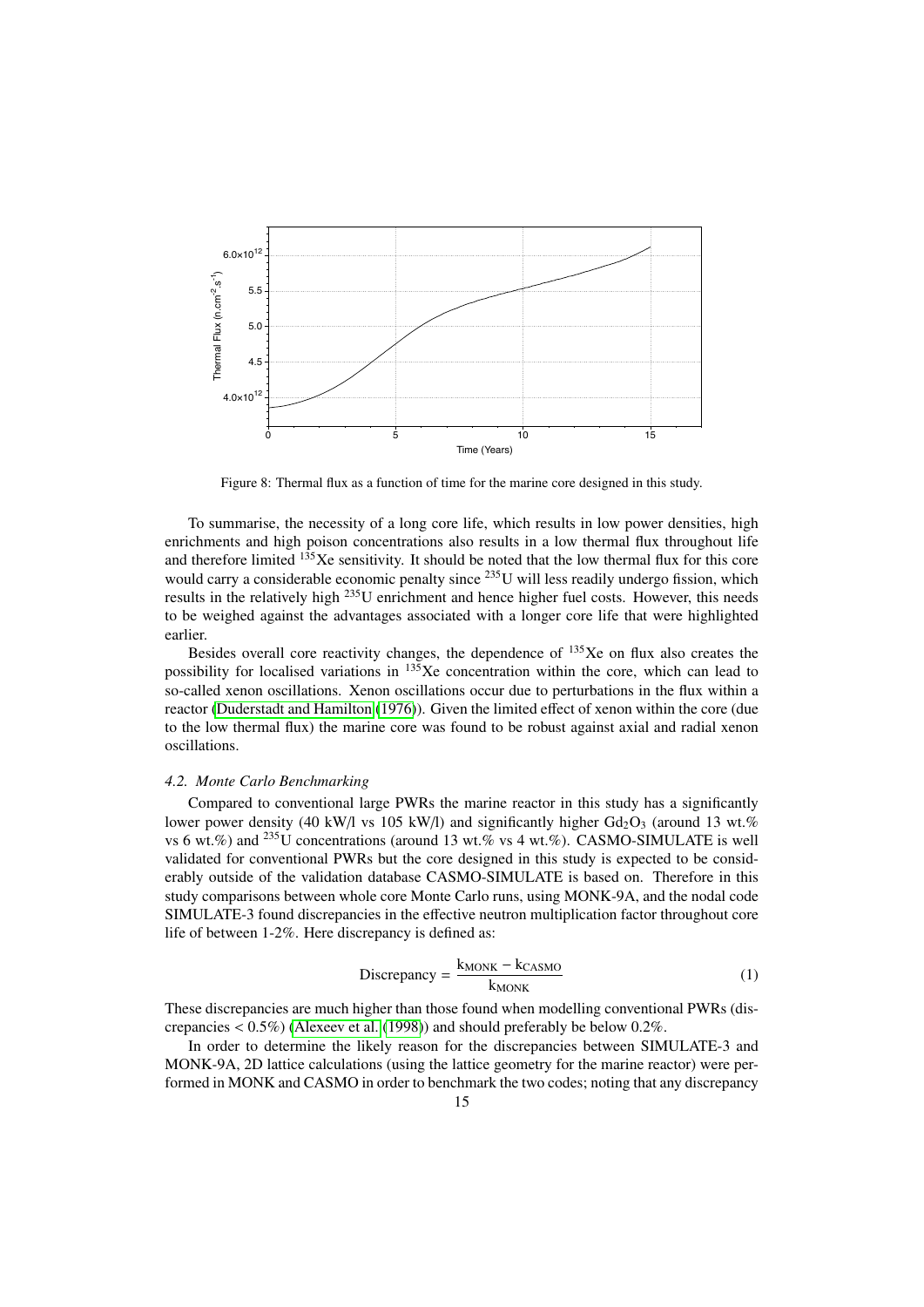at the lattice level (CASMO) will directly impact the accuracy at the nodal level (SIMULATE). Three cases were investigated; these were:

- Case 1 containing UO<sub>2</sub> fuel pins containing 5 wt.% <sup>235</sup>U surrounded by unborated light water;
- Case 2 containing UO<sub>2</sub> fuel pins containing 13.5 wt.% <sup>235</sup>U surrounded by unborated light water; and
- Case 3 containing  $UO<sub>2</sub>$  fuel pins containing 13.5 wt.% <sup>235</sup>U in addition to 76 burnable poison pins containing 12.75 wt.%  $Gd_2O_3$  surrounded by unborated water.

Case 1 represents a lattice equivalent to lattices found in conventional PWRs (albeit with the slightly larger diameter fuel rods of the marine core designed here - a conventional PWR will have a fuel rod diameter of around 0.95 cm [\(Dalrymple, 2012\)](#page-20-20), whereas the core developed here had a fuel rod diameter of approximately 0.98 cm, see Section [4.3\)](#page-16-0). Cases 2 and 3 represent lattices with compositions that are typical of the marine core designed in this study.

<span id="page-15-1"></span>In order to try and identify an underlying phenomenon that could be causing the discrepancy an attempt was made to quantify the hardness of the spectrum between the three cases. The parameter employed was  $k_{\text{fast}}/k_{\text{total}}$ , where  $k_{\text{total}} = k_{\text{fast}} + k_{\text{thermal}}^{-1}$  $k_{\text{total}} = k_{\text{fast}} + k_{\text{thermal}}^{-1}$  $k_{\text{total}} = k_{\text{fast}} + k_{\text{thermal}}^{-1}$ .

| Case   Discrepancy | $k_{\text{fast}}/k_{\text{total}}$ |
|--------------------|------------------------------------|
| $0.673 \pm 0.006$  | 0.254                              |
| $1.084 \pm 0.011$  | 0.435                              |
| $1.225 \pm 0.017$  | 0.543                              |

Table 5: Discrepancies between MONK-9A and CASMO-4 for the various lattice types described in the text.

Table [5](#page-15-1) shows that the discrepancy significantly increases as the parameter  $k_{fast}/k_{total}$  increases, implying that as the proportion of fission events occurs outside of the thermal region  $(\geq 4 \text{ eV}$  [\(Knott and Yamamoto](#page-21-7) [\(2010\)](#page-21-7))) the discrepancy between these two codes increases.

In conventional PWRs around 80% of fission events occur within the thermal region of the spectrum [\(Stammler and Abbate](#page-21-3) [\(1983\)](#page-21-3)) and therefore light water deterministic codes tend to solve the neutron transport equation in more detail in the thermal region. This is the case in CASMO-4 where around 40 of the 70 energy groups are at thermal energies [\(Rhodes et al.](#page-21-8) [\(2006\)](#page-21-8)). Therefore, the number and distribution of energy groups is likely limiting. Furthermore, there is also the complication associated with the generation of group-averaged cross-sections at the beginning of the calculation, in particular those outside of the resonance region which often assume typical LWR flux distributions which are probably unsuitable for the reactor studied here.

To assess the dependence of discrepancy on group structure the code CASMO-5 was employed, which consists of 586 energy groups versus CASMO-4's 70 group structure [\(Rhodes](#page-21-8)

<span id="page-15-0"></span><sup>&</sup>lt;sup>1</sup>In CASMO-4, k<sub>fast</sub> and k<sub>thermal</sub> [are defined as the contributions to k](#page-21-8)<sub>∞</sub> by neutrons with energies  $\geq 4$  eV and < 4 eV  $\sum_{k} \sum_{n} n \sum_{k} \delta_{k}^{k} V_{k}$ respectively.  $k_{\infty} = \frac{\sum_{g} \sum_{i} v \sum_{f,i}^{g} \phi_{i}^{g} V_{i}}{\sum_{g} \sum_{i} \sum_{g}^{g} \phi_{i}^{g} V_{i}}$  $\frac{\sum_{g} \sum_{i} \sum_{i}^{g_i} \varphi_i^g V_i}{\sum_{g} \sum_{i} \varphi_i^g V_i}$  where *v* [is the number of neutrons released per fission,](#page-21-8)  $\phi_i^g$  is the flux within mesh *i* and group *g*, *V<sub>i</sub>* is the volume of mesh *i*,  $\Sigma_{f,i}^{g}$  [is the macroscopic fission cross-section of mesh](#page-21-8) *i* and group *g* and  $\Sigma_{a,i}^{g}$  is the macroscopic absorption cross section of mesh *i* and group *g* and  $\Sigma_{a,i}$  $f_{f,i}$  *f*,  $f_i$  *f*,  $f_i$  *f* and volume of mesh *i*,  $f_{f,i}$  *f* and group *g*.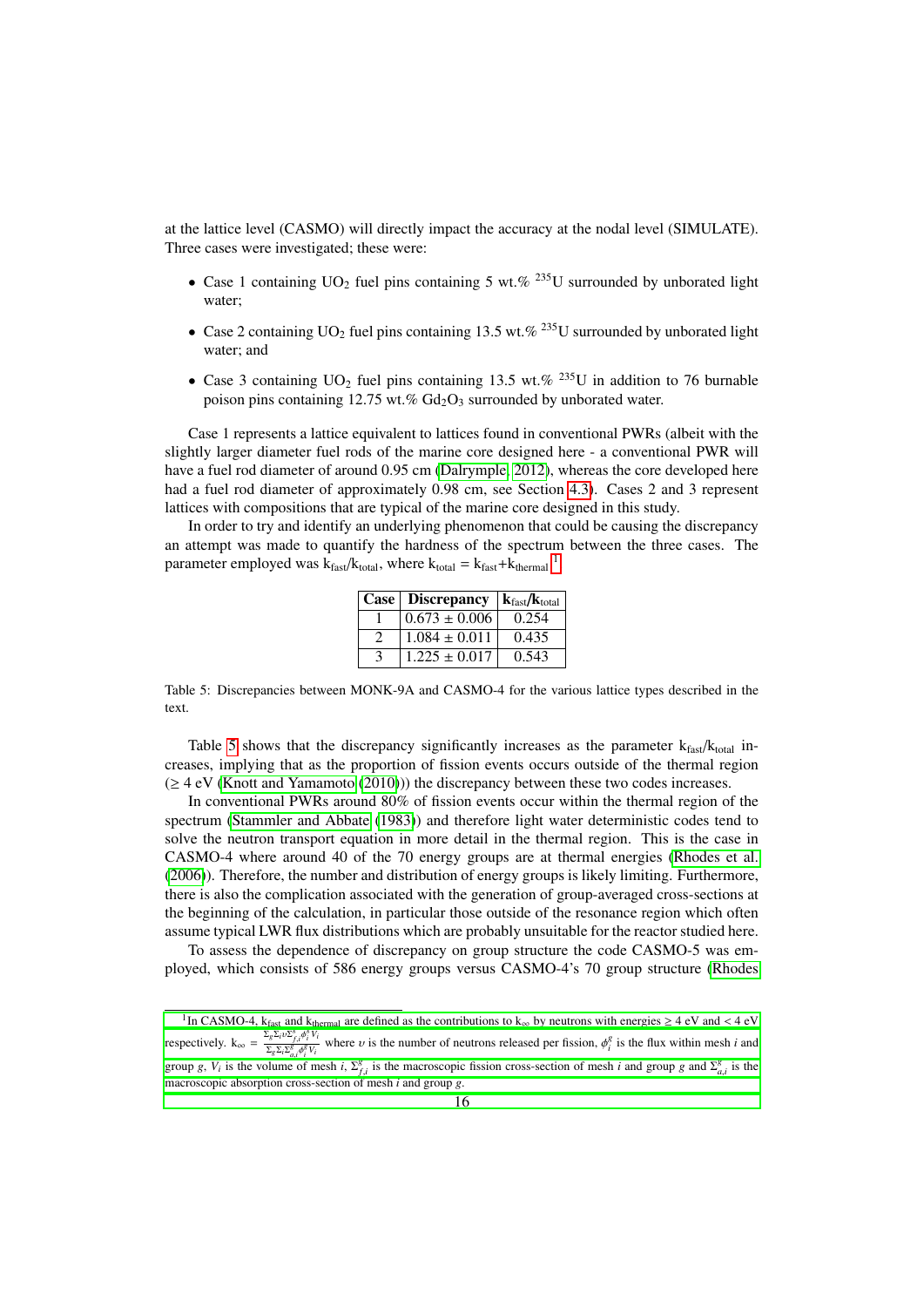[et al.](#page-21-8) [\(2006\)](#page-21-8)). Whilst CASMO-5 has more energy groups in the fast region (around 170 groups, which in part also results in a higher computational demand than CASMO-4) as a thermal lattice code CASMO-5 still dedicates the bulk of energy groups to thermal energies. Discrepancies were found to be slightly smaller for Case 2 (0.8% with CASMO-5 vs 1% with CASMO-4) and Case 3 (1% vs 1.2%). Therefore, the group structure is important but these results indicate that the generation of group-averaged cross-sections at the beginning of the calculation (at the so-called library level) also play a significant role. To truly capture the dependency of cross-sections on neutron energy, around 10<sup>5</sup> energy groups would need to be used in a deterministic code [\(Knott](#page-21-7) [and Yamamoto](#page-21-7) [\(2010\)](#page-21-7)), which results in impractical demands on computational resource. This is why deterministic codes employ a coarser library structure, typically around  $10<sup>2</sup>$  energy groups, with the cross-sections for a particular interaction type (e.g. fission) at the library level calculated via:

<span id="page-16-1"></span>
$$
\sigma_{g} = \frac{\int_{E_1}^{E_2} \sigma(E)\phi(E)dE}{\int_{E_1}^{E_2} \phi(E)dE}
$$
\n(2)

where  $\sigma(E)$  is the cross-section from the continuous nuclear data library and  $\phi(E)$  is a flux spectrum that is typical for group g, with group g spanning the energy range  $E_1$  to  $E_2$ . Equation [2](#page-16-1) requires an assumption to be made for the flux  $\phi(E)$  within a particular group. The approximations employed in industry standard codes, such as CASMO, proves adequate for conventional LWR lattices [\(Stammler and Abbate](#page-21-3) [\(1983\)](#page-21-3)) but as Table [5](#page-15-1) indicates (the harder the spectrum the larger the discrepancy) likely has limited validity for the core designed here.

The inherent ability of Monte Carlo codes to more accurately represent the nuclear data and flux distribution throughout life results in a preference to regard MONK's results, using the continuous nuclear data library format, as less prone to systematic bias. As stated before, discrepancies of greater than 0.5% between Monte Carlo and deterministic codes are generally considered large and would certainly bring into question the ability to predict the behaviour of the core throughout life to a sufficient standard to license the core design. However, this study is only preliminary and is focused on the general physical behaviour of the core over core life (such as xenon transient behaviour), where discrepancies of around 1 to 2 % are not unduly burdensome. However, it highlights that deterministic codes will require modification to accurately predict the behaviour of the core studied here to the licensing standard employed for conventional PWRs.

Note that other uncertainties, including their corresponding effect on reactivity behaviour, will also be important. Design uncertainties, including temperature and geometry uncertainties, can be much larger than the observed 1-2% discrepancy in  $k_{\text{eff}}$ . It is important to note that in conventional PWRs the moderator temperature coefficient (MTC) can be most limiting, since at the beginning of life it can be only weakly negative when boron concentration is highest. Therefore, when uncertainties are included it is possible that MTC is no longer negative. However, in this core design - which operates without soluble boron - this will be less limiting since the MTC is more negative than in conventional PWRs.

### <span id="page-16-0"></span>*4.3. Fuel Performance*

A key element of core design is ensuring the survivability of the fuel during reactor operation. From this perspective a series of design criteria are normally prescribed, with the most limiting design criteria being:

• The extent of average clad hoop creep strain, which is typically limited to  $1\%$ ;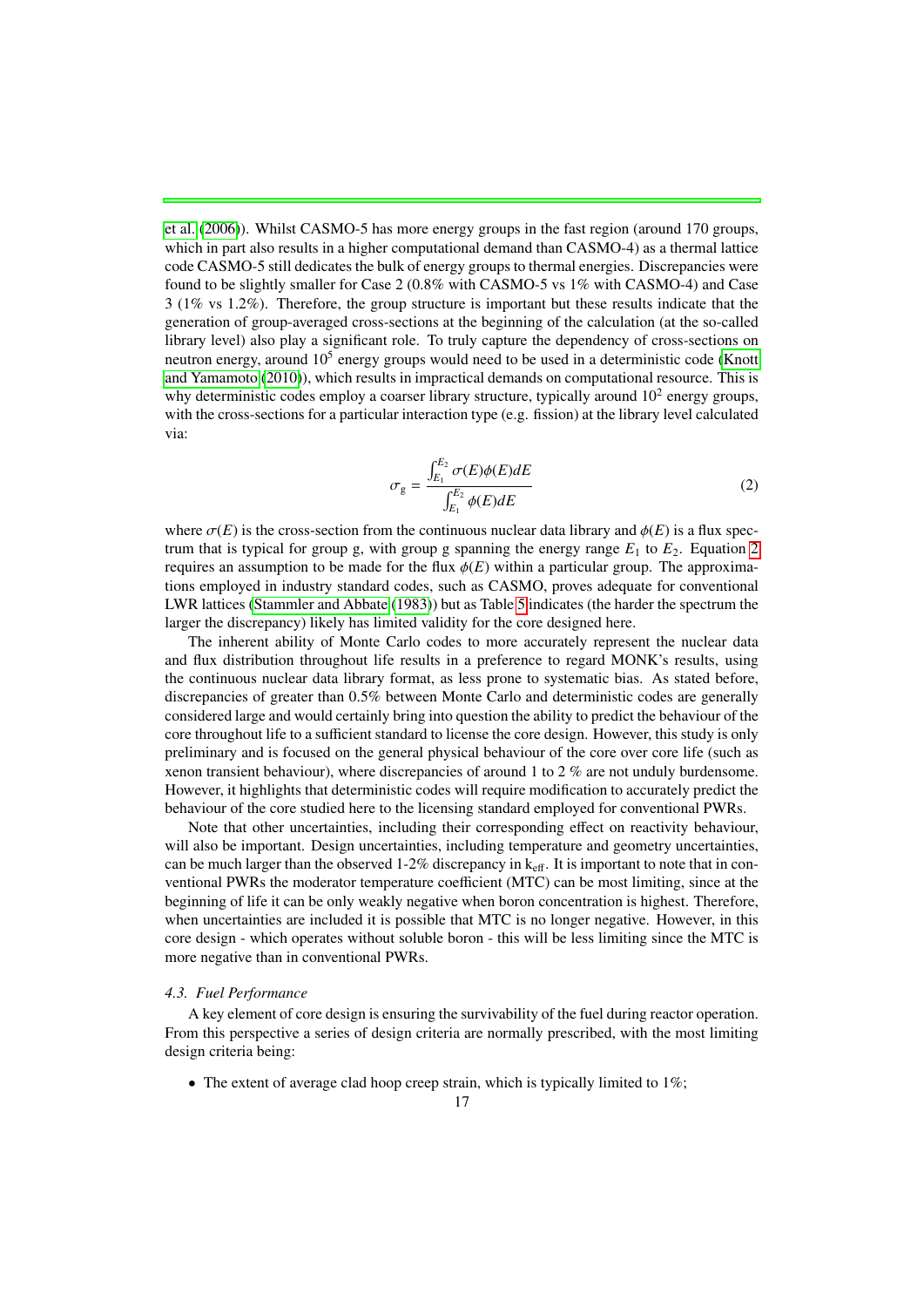- Ensuring the rod internal pressure does not increase to a level that could result in rupture of the cladding material. A conservative criterion typically applied is to limit the rod internal pressure to that of the coolant pressure (15.5 MPa); and
- Limiting the extent of corrosion related phenomena (including oxidation and hydrogen embrittlement).

The rod internal pressure is usually limited to being below the coolant pressure. This is because of the possibility that if the rod internal pressure is sufficiently high then the pellet-clad gap could re-open. Over time the initial pellet-clad gap will shrink in size due to a variety of phenomena including the fact that fuel pellets swell as they burn up. However, if the gap were to re-open later in a rod's life then this could quickly lead to clad rupture, due to the fact that the thermal conductivity across the re-opened gap will be heavily degraded by the presence of gaseous fission products Xe and Kr (Uff[elen and Suzuki, 2012\)](#page-19-7). Both Xe and Kr possess very low thermal conductivities and therefore a large temperature gradient across the re-opened gap can arise. This can result in excessive pellet temperatures, which accelerates the release of Xe and Kr from the fuel matrix, hence further degrading the thermal conductivity of the re-opened pelletclad gap and increasing the temperature of the fuel, thus releasing more fission gas (Uff[elen and](#page-19-7) [Suzuki, 2012\)](#page-19-7). Eventually the rod will rupture if its internal pressure becomes sufficiently high due to the large inventory of gaseous fission products.

With respect to the clad hoop creep strain, a limit of 1% is usually put in place to ensure that the likelihood of clad rupture is very low. As outlined in Section [2.5,](#page-5-1) the low coolant temperature should limit corrosion-related phenomena; hence corrosion performance was not directly investigated here, as it is assumed that insisting on maximum clad external surface temperatures below 310◦C will ensure the survivability of the fuel rod from a corrosion perspective.

The neutronic calculations carried out in the earlier section allow for the individual power histories for fuel rods to be determined. It was found that some fuel rods had EOL burnups of approximately 120 GWd/tHM, with around 80% of fuel rods having burnups below 100 GWd/tHM. Whilst oxide fuel exhibits many favourable properties (high melting point, low swelling rate and very good irradiation characteristics), and has been shown to operate to burnups > 200 GWd/tHM in fast reactor environments, the existing database for validation of nuclear fuel under light water reactors is limited to around 100 GWd/tHM [\(Rossiter](#page-21-9) [\(2011\)](#page-21-9); [Bremier et al.](#page-21-10) [\(2000\)](#page-21-10)). Therefore, only the fuel performance of rods with burnups of less than 100 GWd/tHM are analysed here. It is assumed that future core iterations will reduce the range of burnups (perhaps via greater enrichment and poison zoning), thereby ensuring all rod burnups are within the existing validation database for LWR fuel rods and hence allowing greater confidence in accurately predicting rod behaviour.

The fuel rod parameters, which constituted the initial choice for an appropriate fuel rod design, are shown in Table [6.](#page-18-0)

Using the fuel performance code ENIGMA  $(v7.8)$  [\(Rossiter](#page-21-9) [\(2011\)](#page-21-9)) and sampling the fuel rods that achieved burnups up to 100 GWd/tHM it was found that peak clad hoop creep strains reached 4%, significantly above the 1% limit. However, modifications to the fuel rod design outlined in Table [6](#page-18-0) were investigated and found that increasing the pellet-clad gap size by a factor of 2.5 (from  $8.2 \times 10^{-3}$  cm to  $2.05 \times 10^{-2}$  cm) was sufficient to reduce peak clad hoop creep strain below the 1% limit and due to the core's low power density, the greater gap size did not result in excessively high fuel centreline temperatures. It was found that for fuel rods up to 100 GWd/tHM, the initial chosen fuel design with plena lengths of 25.4 cm (10 inches) each at the top and bottom of the fuel, was sufficient to keep rod internal pressure below 15.5 MPa.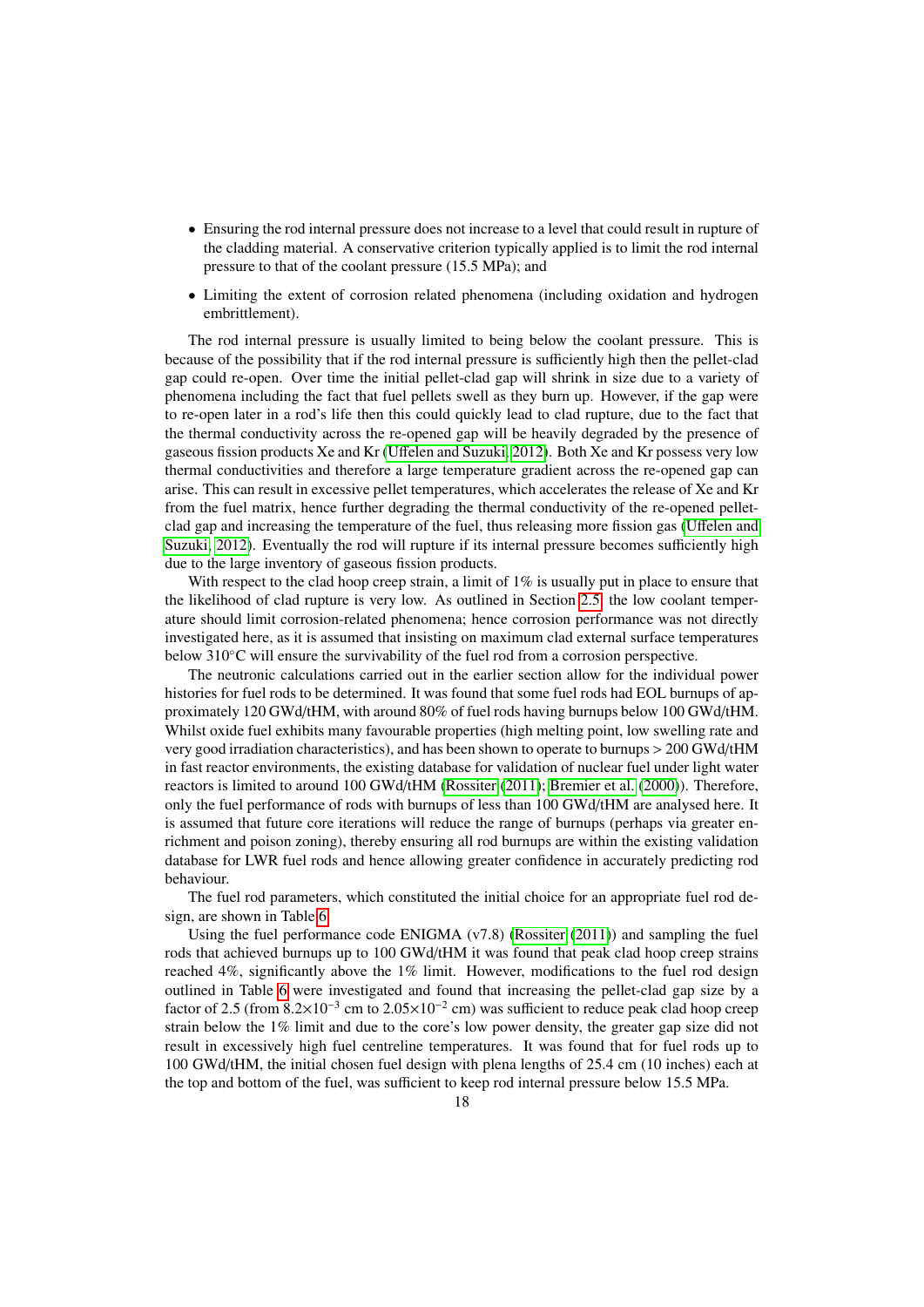<span id="page-18-0"></span>

| <b>Parameter</b>    | Value                                       |
|---------------------|---------------------------------------------|
| Pellet radius       | $4.267 \times 10^{-1}$ cm                   |
| Pellet-clad gap     | $8.200\times10^{-3}$ cm                     |
| Clad thickness      | $5.72 \times 10^{-2}$ cm                    |
| Upper plenum volume | $\frac{1.509 \times 10}{2}$ cm <sup>3</sup> |
| Lower plenum volume | $\overline{1.509\times 10}$ cm <sup>3</sup> |

Table 6: Fuel rod parameters.

Furthermore, by using the ENIGMA fuel performance code, and sampling rods across the core, some fuel rods were found to have peak clad surface temperatures greater than the imposed limit of 310◦C. However, it was found that by varying the coolant mass flux across the core from around 1200 kg/m<sup>2</sup>/s up to approximately 3600 kg/m<sup>2</sup>/s was sufficient to limit peak clad temperatures to 310◦C. The disparities in peak clad surface temperatures across the core are a result of the larger peaking factors in the core due to elimination of soluble boron from the coolant. In the event further optimisation of the core design (such as through greater enrichment/poison zoning) is unable to reduce rod power history disparities, then a logical solution is to insist on variable channel flow across the core in order to minimise the differences in peak coolant temperatures. The use of variable channel flow is well-demonstrated in LWRs and is currently implemented both in BWRs and in some PWRs (of the VVER variety) through the use of zirconium-alloy boxes that surround the sides of the assembly (to stop cross-flow between assemblies) and through the incorporation of artificial blockages to vary channel flow rates between assemblies [\(Wiesenack](#page-21-11) [\(2012\)](#page-21-11)).

#### *4.4. Summary of final design values*

<span id="page-18-1"></span>Table [7](#page-18-1) final design values based on the marine core developed here. The fuel rod parameters require further optimisation as outlined in Section [4.3.](#page-16-0)

| <b>Parameter</b>                            | Value                                |
|---------------------------------------------|--------------------------------------|
| Number of fuel axial regions                | 3                                    |
| Axial height of top and bottom fuel regions | $100 \text{ cm}$ and $20 \text{ cm}$ |
| Number of RCCAs                             | 89                                   |
| RCCA type                                   | Hybrid hafnium-boron carbide         |
| Pin diameter                                | 0.9842 cm                            |
| Upper plenum volume                         | $1.509\times10$ cm <sup>3</sup>      |
| Lower plenum volume                         | $1.509\times10$ cm <sup>3</sup>      |
| Inlet temperature                           | $255^{\circ}$ C                      |
| Outlet temperature                          | $285^{\circ}$ C                      |
| Peak clad surface temperature               | $310^{\circ}$ C                      |

Table 7: Summary of core parameters for the marine core developed in this study.

### 5. Conclusion

This study has developed the core parameters for a marine reactor to be based on (including power output, capacity factor and coolant temperatures), with a particular emphasis on ensuring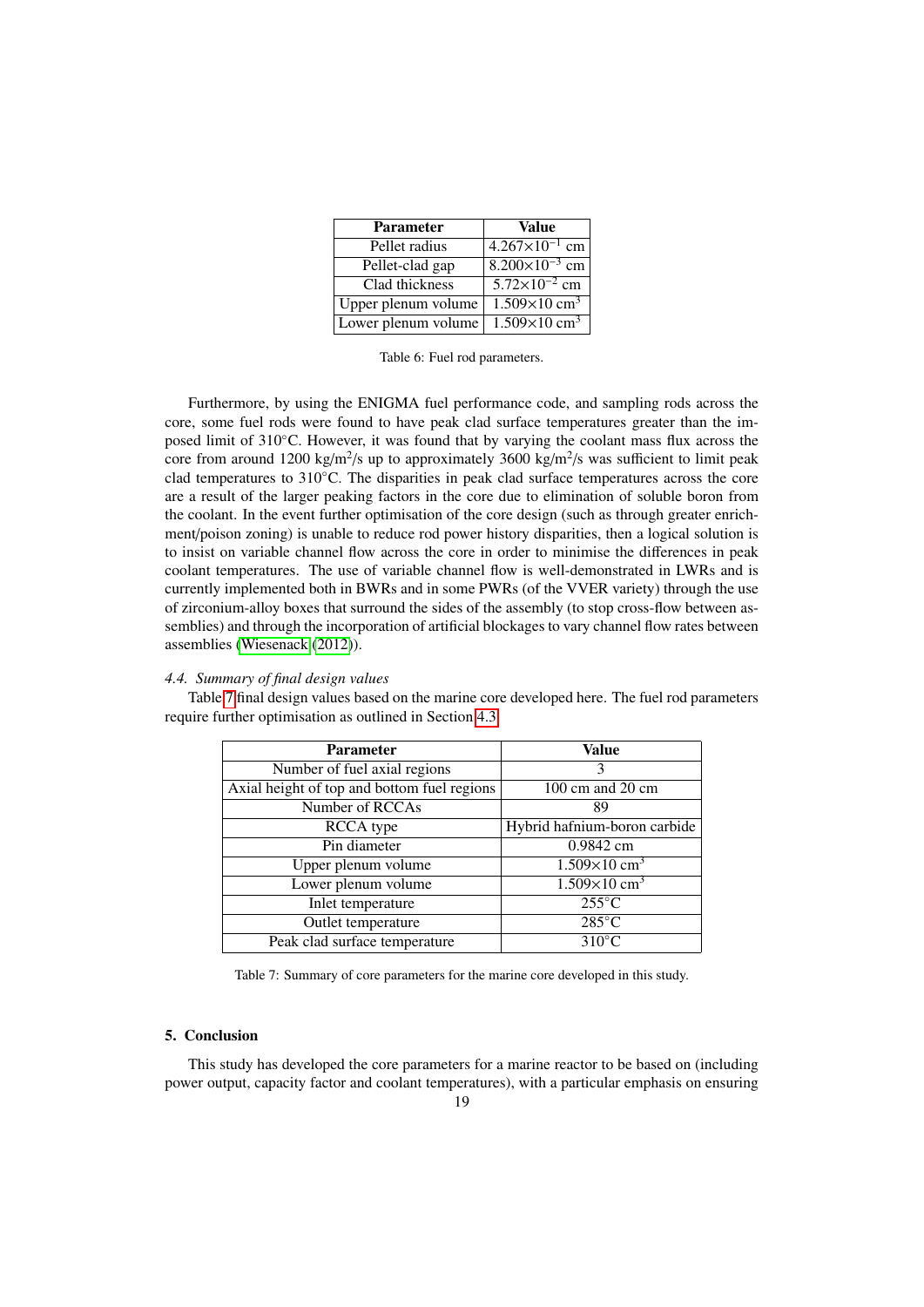the parameters and chosen materials would realistically allow for the targeted 15 year core life to be achieved. Whilst the majority of goals have been achieved  $(^{235}$ U concentration below 20 wt.% whilst achieving a 15 year core life, the elimination of soluble boron during operation and fitting a reactor core within a 3.5 m reactor pressure vessel), the current design requires further modification to ensure key fuel performance criteria are obeyed, in particular that the maximum clad hoop creep strain throughout life is limited to below 1%.

For the core design described here, relatively small modifications (in particular increasing the pellet-clad gap size) are required in order to ensure the rod internal pressure and maximum clad hoop creep strain meet their criteria. This is especially true if future core designs limit the maximum rod burnup to less than 100 GWd/tHM. The core has exhibited satisfactory shutdown margins, reactivity coefficients and favourable xenon transient behaviour, with the latter due to the low thermal flux in the core, which is due to the low power density and long core life. However, issues with current lattice codes to model hardened spectra LWR lattices have been identified. The advantages and disadvantages for soluble boron free PWR cores have also been investigated.

The core developed here represents the first workable design of a commercial marine reactor using conventional fuel, which makes realistic the idea of using nuclear reactors for shipping. The application of nuclear reactors for commercial shipping will have a number of non-technical barriers (including insurance, responsibility for waste management and the costs associated with maintaining a well-trained crew to operate the nuclear reactor), which we have outlined and where possible identified potential solutions to address these barriers.

### 6. Acknowledgements

Aiden Peakman's work was funded by an EPSRC grant (EP/G037140/1). The authors would also like to gratefully acknowledge input provided by Kevin Hesketh (National Nuclear Laboratory), Ian Palmer (retired) and Steve Walley (retired).

### 7. References

#### References

- <span id="page-19-0"></span>Julio Vergara, Chris McKesson, and Magdalena Walczak. Sustainable energy for the marine sector. *Energy Policy*, 49:333–345, 2012. ISSN 0301-4215. doi: 10.1016/j.enpol.2012.06.026. URL [http://dx.doi.org/10.1016/j.](http://dx.doi.org/10.1016/j.enpol.2012.06.026) [enpol.2012.06.026](http://dx.doi.org/10.1016/j.enpol.2012.06.026).
- <span id="page-19-1"></span>A.G. Spyrou. *From T-2 to Supertanker: Development of the Oil Tanker*. iUniverse Inc, 2006.
- <span id="page-19-2"></span>WNA. http://www.world-nuclear.org/info/non-power-nuclear-applications/transport/nuclear-powered-ships/ (Accessed 30/08/2014). *Nuclear-Powered Ships*, a.
- <span id="page-19-3"></span>Oleg Bukharin. Russia's Nuclear Icebreaker Fleet. *Science* & *Global Security*, 14(1):25–31, May 2006. ISSN 0892-9882. doi: 10.1080/08929880600620559. URL [http://www.tandfonline.com/doi/abs/10.1080/](http://www.tandfonline.com/doi/abs/10.1080/08929880600620559) [08929880600620559](http://www.tandfonline.com/doi/abs/10.1080/08929880600620559).
- <span id="page-19-4"></span>B.R.T Frost. *Nuclear Fuel Elements*. Pergamon Press Ltd., 1982.
- <span id="page-19-5"></span>IAEA. Development status of metallic, dispersion and non-oxide advanced and alternative fuels for power and research reactors. Technical Report September, TECDOC1374, 2003.

<span id="page-19-6"></span>K.D. Reeve. Ceramics as Nuclear Reactor Fuels. *Ceramurgia International*, 1:59–71, 1975.

- <span id="page-19-7"></span>P Van Uffelen and M. Suzuki. Oxide Fuel Performance Modeling and Simulations. In *Comprehensive Nuclear Materials*, chapter 3.19, pages 536—-577. Elsevier Ltd., Waltham, 2012. ISBN 9289436395.
- <span id="page-19-8"></span>OECD-NEA. Current Status, Technical Feasibility and Economics of Small Nuclear Reactors. Technical Report June, OECD-NEA, 2011.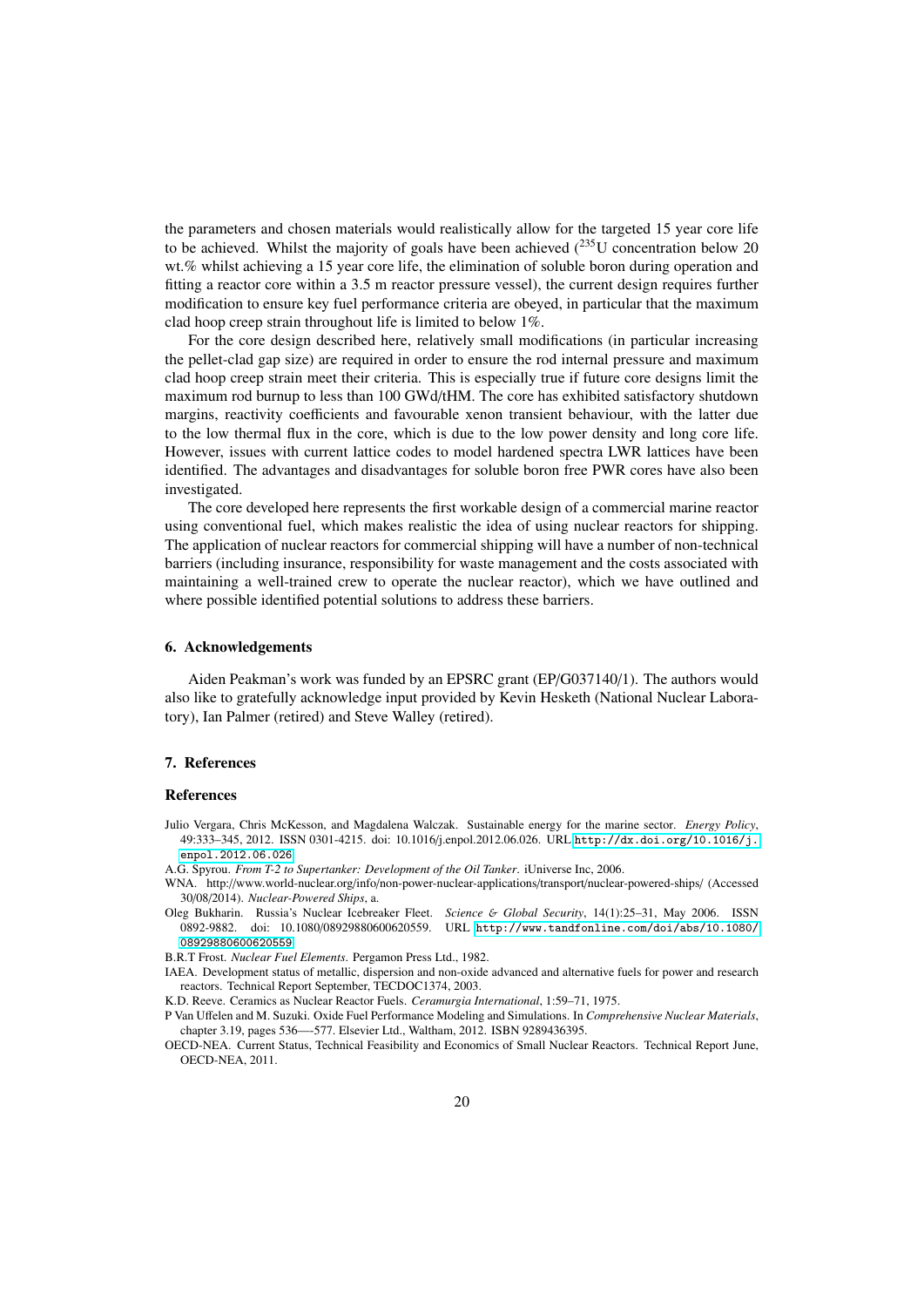- <span id="page-20-0"></span>D.T. Ingersoll. Deliberately Small Reactors and the Second Nuclear Era. *Progress in Nuclear Energy*, 51(4-5):589–603, May 2009. ISSN 01491970. doi: 10.1016/j.pnucene.2009.01.003. URL [http://linkinghub.elsevier.com/](http://linkinghub.elsevier.com/retrieve/pii/S0149197009000171) [retrieve/pii/S0149197009000171](http://linkinghub.elsevier.com/retrieve/pii/S0149197009000171).
- <span id="page-20-1"></span>RAEng. Future Ship Powering Options: Exploring alternative methods of ship propulsion. Technical Report July 2013, Royal Academy of Engineering, 2013.<br>WNA. http://www.world-nuclear.org/in
- <span id="page-20-2"></span>http://www.world-nuclear.org/info/Safety-and-Security/Safety-of-Plants/Liability-for-Nuclear-Damage/ (Accessed 05/08/2014). *Liability for Nuclear Damage*, b.
- <span id="page-20-3"></span>M Gill, F Livens, and A Peakman. Nuclear Fission. In T.M. Letcher, editor, *Future Energy: Improved, Sustainable and Clean Options for Our Planet*, chapter 9, pages 181–198. Elsevier, London, second edition, 2014.
- <span id="page-20-4"></span>IAEA. Storage and Disposal of Spent Fuel and High Level Radioactive Waste. Technical report, International Atomic Energy Agency, Vienna, 2006.
- <span id="page-20-5"></span>B Lind and Morten Sickel. The Kursk Accident. Technical report, Norwegian Radiation Protection Authority, 2001.
- <span id="page-20-6"></span>IAEA. Inventory of Accidents and Losses at Sea Involving Radioactive Material. Technical Report September 2001, IAEA, Vienna, 2001.
- <span id="page-20-7"></span>Wartsila. http://www.wartsila.com/en/engines/low-speed-engines (Accessed on 20/07/2014). *All Wartsila products at a glance*, 2014.
- <span id="page-20-8"></span>MAN. Propulsion Trends in Container Vessels. Technical report, MAN Diesel, 2009.
- <span id="page-20-9"></span>Westinghouse. AP1000 Brochure. 2013. URL [http://www.westinghousenuclear.com/docs/ap1000\\_](http://www.westinghousenuclear.com/docs/ap1000_brochure.pdf) [brochure.pdf](http://www.westinghousenuclear.com/docs/ap1000_brochure.pdf).
- <span id="page-20-10"></span>CCC. Review of UK Shipping Emissions. Technical Report November, The Committee on Climate Change, 2011.
- <span id="page-20-11"></span>Lloyd's Register. Extended Dry Dockings: The potential for greater flexibility. Technical report, Lloyd's Register, 2014. URL [www.lr.org/Images/EDDGuidance2014\\_tcm155-198278.pdf+&cd=6&hl=en&ct=clnk&gl=uk](www.lr.org/Images/EDD Guidance 2014_tcm155-198278.pdf+&cd=6&hl=en&ct=clnk&gl=uk).
- <span id="page-20-12"></span>WNA. http://www.world-nuclear.org/info/Nuclear-Fuel-Cycle/Power-Reactors/Small-Nuclear-Power-Reactors/ (Accessed on 06/06/2014). *Small Nuclear Power Reactors*, 2014.
- <span id="page-20-13"></span>K Song, S Lee, and S Lee. Performance Evaluation of New Spacer Grid Shapes for PWRs. *Nuclear Engineering and Technology*, 39.(6):737–746, 2007.
- <span id="page-20-14"></span>Michael Todosow and Mujid Kazimi. Optimization of Heterogeneous Utilization of Thorium in PWRs to Enhance Proliferation Resistance and Reduce Waste. Technical Report August, Brookhaven National Laboratory, 2004. EPRI. Elimination of Soluble Boron for a New PWR Design. Technical report, EPRI, 1989.
- <span id="page-20-16"></span><span id="page-20-15"></span>EDF Energy. Update on new nuclear projects in the region at energy conference (Accessed on 29/08/2018). 2017. URL
	- <http://sizewell.edfenergyconsultation.info>.
- <span id="page-20-17"></span>ABS. Abs record: Emma maersk. 2018. URL [http://www.eagle.org\(Accessedon29/08/2018\)](http://www.eagle.org (Accessed on 29/08/2018)).
- <span id="page-20-18"></span>Gian Luigi Fiorini, G U Y Marie Gautier, and Y Bergamashci. Feasibility studies of a soluble boron-free 900- MW(electric) PWR, safety systems: consequences of the partial or total elimination of soluble boron on plant safety and plant systems architecture. *Nuclear Technology*, 127:239–258, 1999.
- <span id="page-20-19"></span>R L Tappingm. Corrosion Issues in Pressurised Heavy Water Reactor (PHWR/CANDU) Systems. In D Feron, editor, *Nuclear Corrosion Science and Engineering*. Woodhead Publishing Ltd, 2012.
- <span id="page-20-20"></span>W Dalrymple. *World Nuclear Industry Handbook*. Nuclear Engineering International, 2012.
- <span id="page-20-21"></span>V.F. Urbanic and B. Cox. Long-term Corrosion and Deuteriding Behaviour of Zircaloy-2 Under Irradiation. *Canadian Institute of Mining and Metallurgy*, 24(3):189–196, 1985.
- <span id="page-20-22"></span>Kevin Hesketh. Burnable Poison-Doped Fuel. In *Comprehensive Nuclear Materials*, chapter 2.16, pages 423—438. Elsevier Ltd., 2012.
- <span id="page-20-23"></span>Shinsuke Yamanaka, Ken Kurosaki, Masahito Katayama, Jun Adachi, Masayoshi Uno, Takeshi Kuroishi, and Masatoshi Yamasaki. Thermal and mechanical properties of (U,Er)O2. *Journal of Nuclear Materials*, 389(1):115–118, May 2009. ISSN 00223115. doi: 10.1016/j.jnucmat.2009.01.016. URL [http://linkinghub.elsevier.com/](http://linkinghub.elsevier.com/retrieve/pii/S0022311509000269) [retrieve/pii/S0022311509000269](http://linkinghub.elsevier.com/retrieve/pii/S0022311509000269).
- <span id="page-20-24"></span>T Wada, K Noro, and K Tsukui. Behaviour of UO2-Gd2O3 Fuel. In *Nuclear Fuel Performance*, pages 63.1–63.3, London, 1973. BNFL.
- <span id="page-20-25"></span>IAEA. Characteristics and Use of Urania-Gadolinia Fuels. Technical report, IAEA, Vienna, 1995.
- <span id="page-20-26"></span>D Gosset and B Kryger. Boron and Hafnium Based Absorbers for Advanced PWR Control Rods. In *Advances in Control Assembly Materials for Water Reactors*, pages 49–59, Vienna, 1993. IAEA.
- <span id="page-20-27"></span>R M Horn, B D Frew, and P Van Diemen. Thermal Spectrum Control Rod Materials. In *Comprehensive Nuclear Materials*, chapter 3.17, pages 486–507. Elsevier Ltd., 2012.
- <span id="page-20-28"></span>NuScale. Technology overview, 2018. URL [https://www.nuscalepower.com/technology/](https://www.nuscalepower.com/technology/technology-overview) [technology-overview](https://www.nuscalepower.com/technology/technology-overview). Accessed 25/11/2018.
- <span id="page-20-29"></span>D. Zhu et al. Evaluation of in-vessel corium retention margin for small modular reactor ACP100. *Annals of Nuclear Energy*, 94:684–690, August 2016.
- <span id="page-20-30"></span>J. Liao et al. Development of a LOCA safety analysis evaluation model for the Westinghouse Small Modular Reactor. *Annals of Nuclear Energy*, 98:61–73, December 2016.